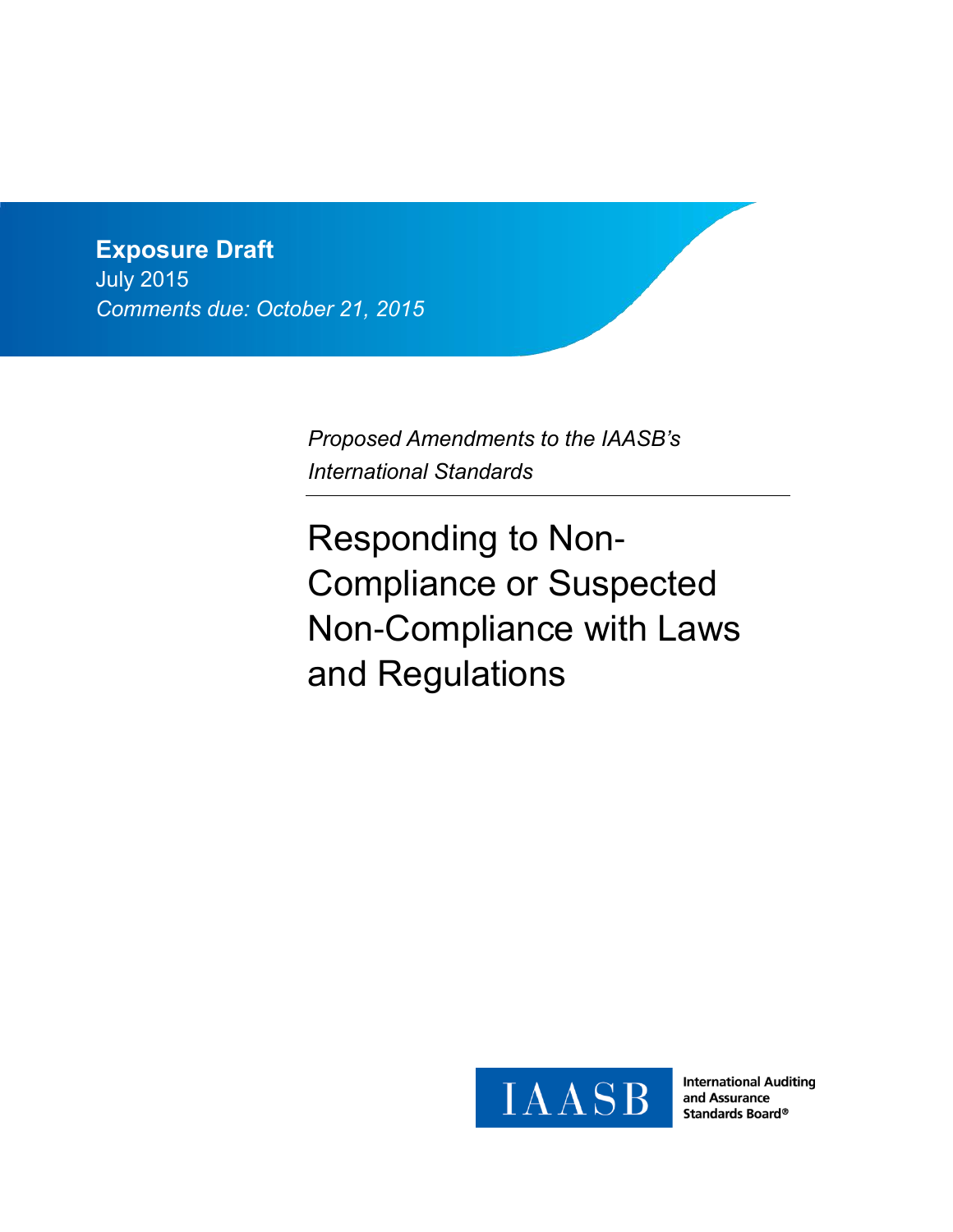

**International Auditing** and Assurance **Standards Board®** 

This Exposure Draft was developed and approved by the International Auditing and Assurance Standards Board® (IAASB®).

The IAASB develops auditing and assurance standards and guidance for use by all professional accountants under a shared standard-setting process involving the Public Interest Oversight Board, which oversees the activities of the IAASB, and the IAASB Consultative Advisory Group, which provides public interest input into the development of the standards and guidance.

The objective of the IAASB is to serve the public interest by setting high-quality auditing, assurance, and other related standards and by facilitating the convergence of international and national auditing and assurance standards, thereby enhancing the quality and consistency of practice throughout the world and strengthening public confidence in the global auditing and assurance profession.

The structures and processes that support the operations of the IAASB are facilitated by the International Federation of Accountants® (IFAC®).

Copyright © July 2015 by IFAC®. The IAASB logo, name and acronym, and the names of the pronouncements it issues and related acronyms, are trademarks. For copyright, trademark, and permissions information, please see page 29.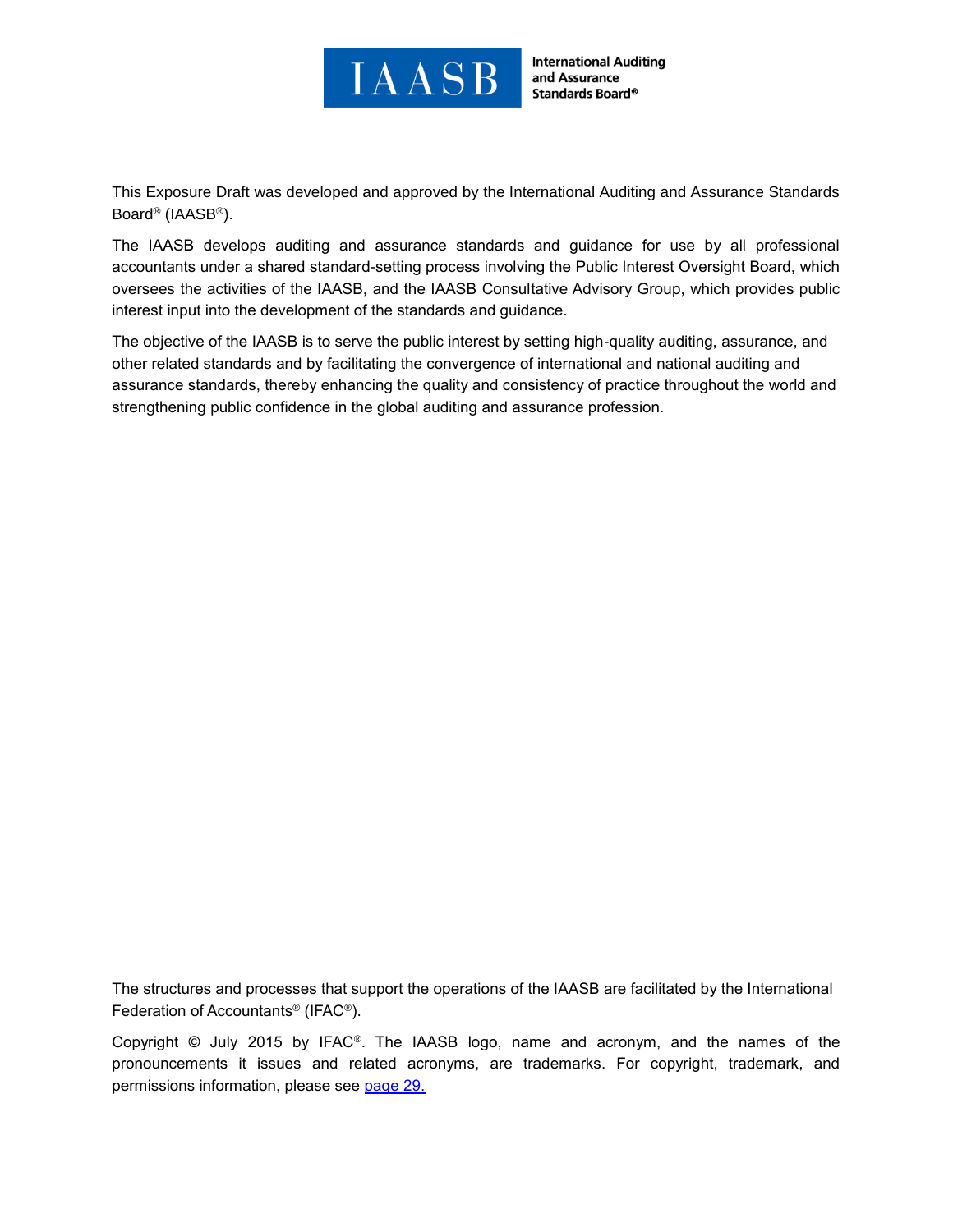# **REQUEST FOR COMMENTS**

This Exposure Draft, *Proposed Amendments to the IAASB's International Standards—Responding to Non-Compliance or Suspected Non-Compliance with Laws and Regulations*, was developed and approved by the International Auditing and Assurance Standards Board (IAASB).

The proposals in this Exposure Draft may be modified in light of comments received before being issued in final form. **Comments are requested by October 21, 2015.**

Respondents are asked to submit their comments electronically through the IAASB website, using the "Submit a Comment" link. Please note that all fields are required. In order to be accepted, comments must be submitted in both PDF and Word formats. First-time users must register to use this feature. All comments will be considered a matter of public record and will ultimately be posted on the IAASB's website. This publication may be downloaded free of charge from the IAASB website: www.iaasb.org. The approved text is published in the English language.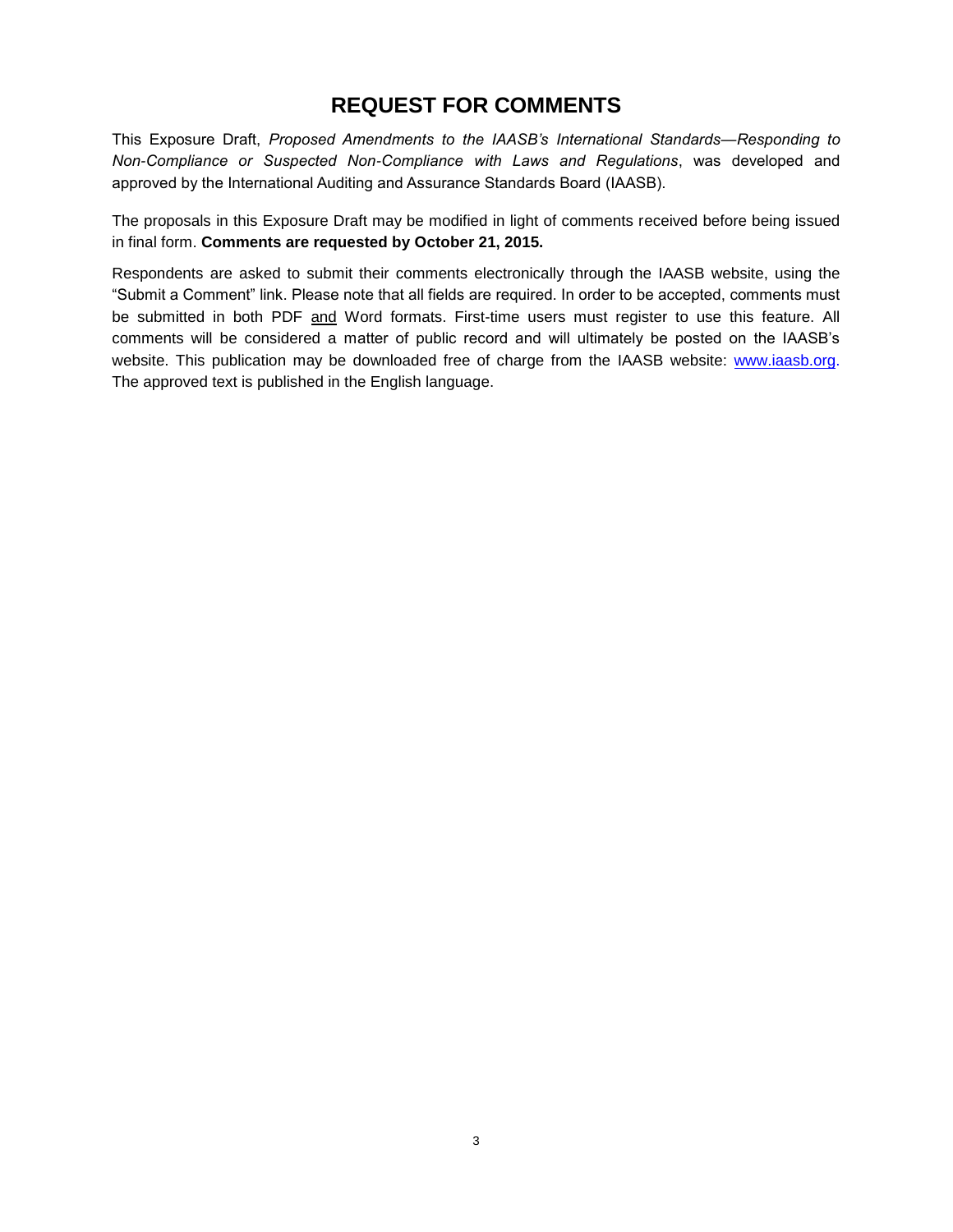#### **CONTENTS**

## Page

| <b>Explanatory Memorandum</b> |    |
|-------------------------------|----|
|                               | 5  |
|                               | 5  |
|                               |    |
|                               |    |
|                               | 8  |
|                               | 11 |
|                               |    |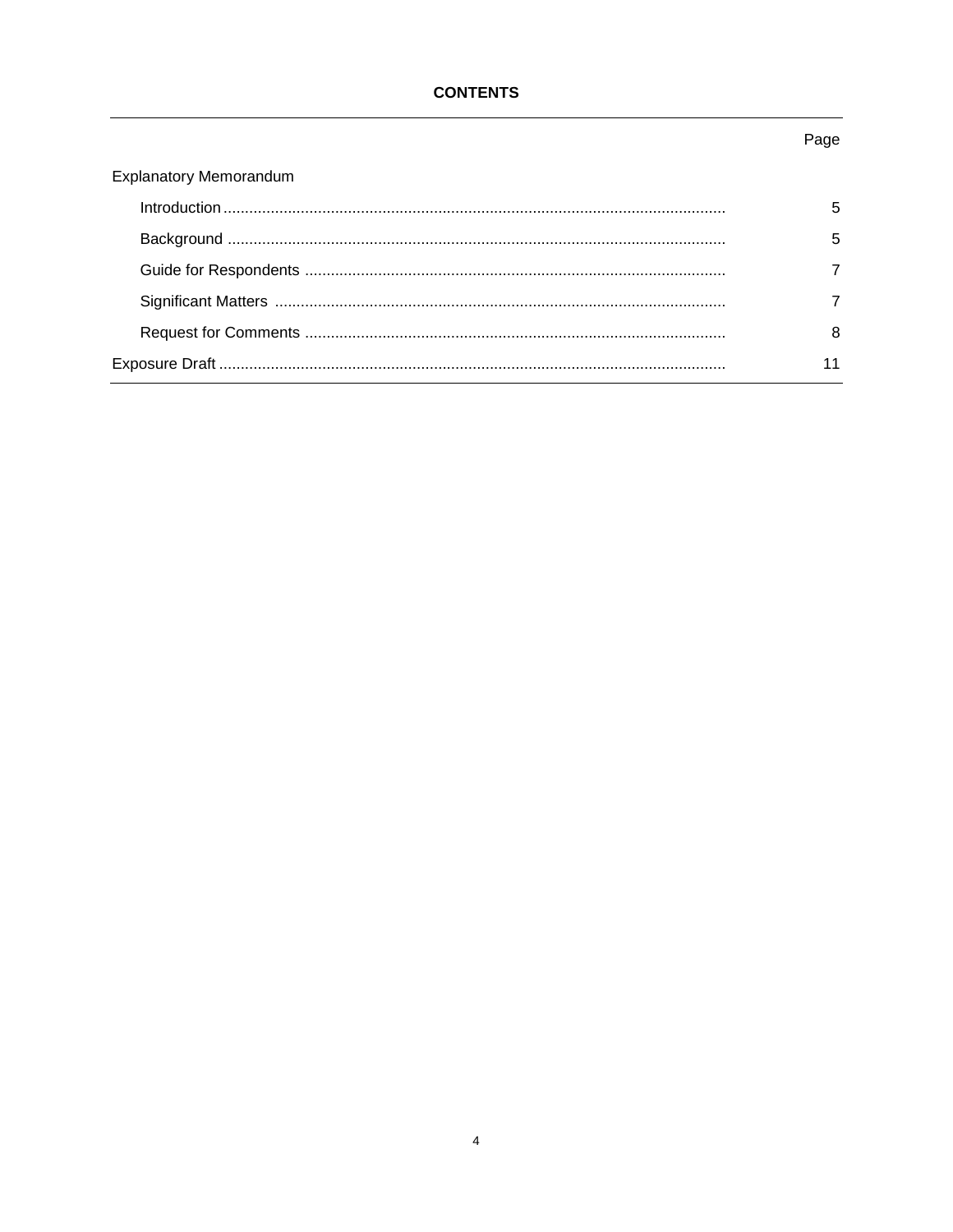# **EXPLANATORY MEMORANDUM**

## **Introduction**

- 1. This memorandum provides background to, and an explanation of, the International Auditing and Assurance Standards Board's (IAASB's) proposed amendments to certain of its International Standards1 in response to the International Ethics Standards Board for Accountants' (IESBA's) Re-Exposure Draft (ED), Responding to Non-Compliance with Laws and Regulations. The IAASB approved the proposed amendments to the following of its International Standards in June 2015 for exposure:
	- ISA 220, Quality Control for an Audit of Financial Statements;
	- ISA 240, The Auditor's Responsibilities Relating to Fraud in an Audit of Financial Statements;
	- ISA 250, Consideration of Laws and Regulations in an Audit of Financial Statements;
	- ISA 260 (Revised), Communication with Those Charged with Governance;
	- ISA 450, Evaluation of Misstatements Identified during the Audit;
	- ISQC 1, Quality Control for Firms that Perform Audits and Reviews of Financial Statements, and Other Assurance and Related Services Engagements;
	- ISRE 2400 (Revised), Engagements to Review Historical Financial Statements; and
	- ISAE 3402, Assurance Reports on Controls at a Service Organization.

## **Background**

l

### **The IESBA's Project – Responding to Non-Compliance with Laws and Regulations**

- 2. In providing a professional service to a client or carrying out professional activities for an employer, a professional accountant (including an auditor or an assurance practitioner)<sup>2</sup> may come across an act or suspected act of *Non-Compliance with Laws and Regulations* (NOCLAR). Such an act may have been committed or may be about to be committed by the client or employer, or by those charged with governance (TCWG), management or employees of the client or employer. The IESBA noted that the professional accountant has a prima facie ethical responsibility not to turn a blind eye to identified or suspected NOCLAR. At the same time, the IESBA recognized that dealing with NOCLAR can often be a difficult and stressful one for the professional accountant and commenced a **project** addressing these circumstances.
- 3. The IESBA released an ED, *Responding to a Suspected Illegal Act*, in August 2012 with proposed enhancements to the IESBA *Code of Ethics for Professional Accountants* (IESBA Code) to help guide the professional accountant in dealing with such situations and in deciding how best to act in the public interest. In response to stakeholder feedback, the IESBA revised the proposals and issued a Re-ED, *Responding to Non-Compliance with Laws & Regulations*, in May 2015. The

<sup>1</sup> The IAASB's International Standards comprise the International Standards on AuditingTM (ISAsTM), International Standards on Review Engagements<sup>™</sup> (ISREs<sup>™)</sup>, International Standards on Assurance Engagements<sup>™</sup> (ISAEs<sup>™)</sup>, International Standards on Related Services™ (ISRSs<sup>™)</sup>, and International Standards on Quality Control™ (ISQCs™).

<sup>&</sup>lt;sup>2</sup> Henceforth, the term "auditor" is used to include both auditors and practitioners.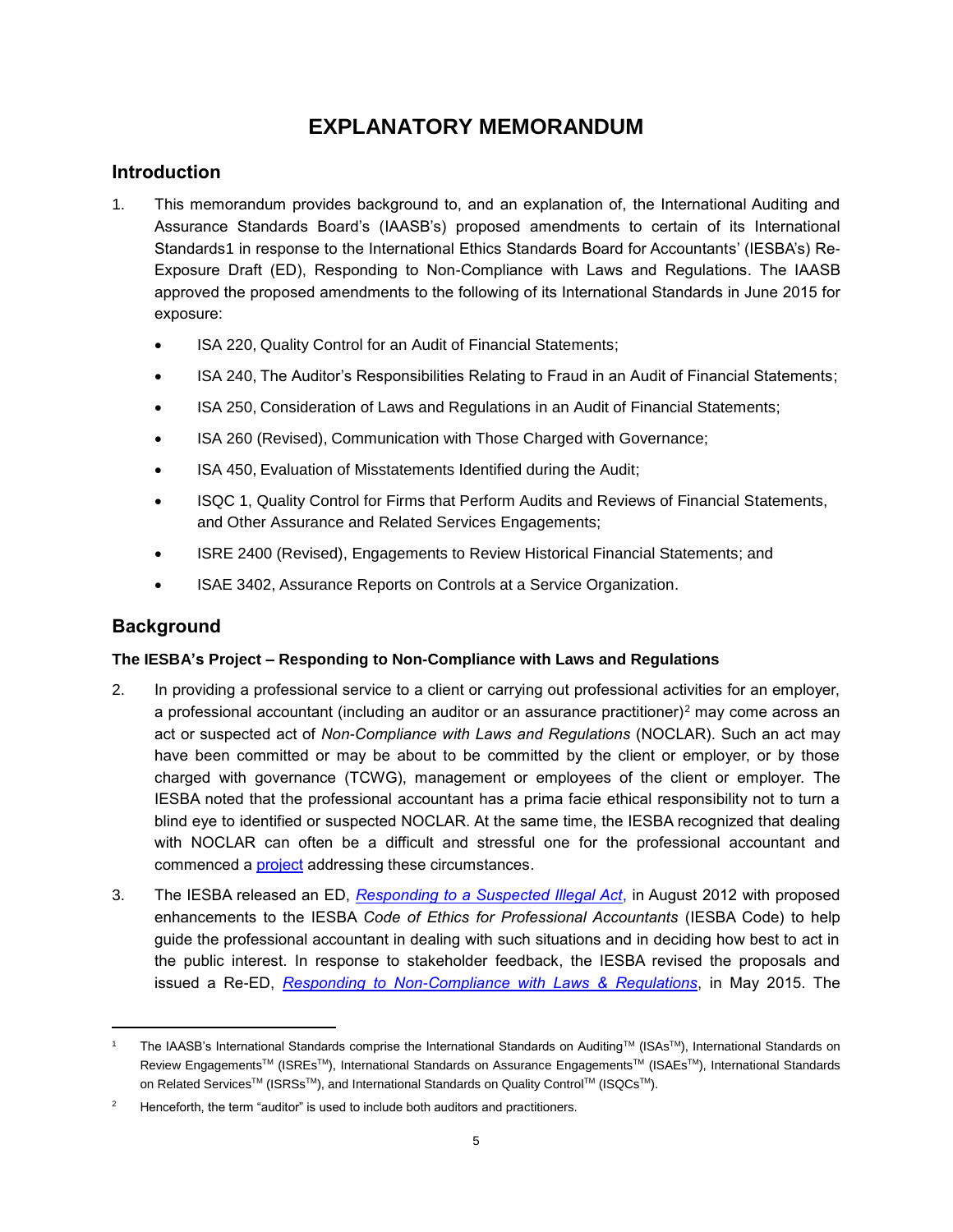comment period on the Re-ED closes on September 4, 2015. The IESBA is aiming to approve the restructured Code by Q4 2016, with the effective date to be determined in due course.

#### *Implications of the IESBA NOCLAR Project on the IAASB's International Standards*

- 4. The IAASB has been kept apprised of developments on the IESBA's NOCLAR project through updates and discussions at IAASB meetings over the life of the IESBA's NOCLAR project, with specific focus on the latest IESBA proposals at the December 2014 and March 2015 IAASB meetings. In particular, at the March 2015 IAASB meeting, the Chair of the IESBA's NOCLAR Task Force briefed the IAASB on the near-final proposals in the draft Re-ED.
- 5. Under the IESBA's NOCLAR proposals, the professional accountant would have the right to disclose an identified or suspected NOCLAR to an appropriate authority if the professional accountant determines that such disclosure is an appropriate course of action in the circumstances. If the professional accountant determines that such a disclosure is appropriate, this will not be considered a breach of the duty of confidentiality under Section 140 of the IESBA Code. Certain of the IAASB's International Standards, however, contain material that does not explicitly recognize this proposed right, under the proposals, to disclose an identified or suspected NOCLAR. For example, ISA 250 states that "[t]he auditor's professional duty to maintain the confidentiality of client information may preclude reporting identified or suspected non-compliance with laws and regulations to a party outside the entity."<sup>3</sup> While this does not necessarily contradict the proposed right to disclose, it would not draw this proposed right to the attention of the auditor.
- 6. The IAASB believes that changes to the IAASB's International Standards would be warranted to address actual or perceived inconsistencies of the approach to identifying and dealing with instances of NOCLAR or suspected NOCLAR in complying with ISA 250 and other International Standards, including the scope of laws and regulations to be considered, when the IESBA Code also applies if the NOCLAR proposals are finalized as in the Re-ED. Failing to address such actual or perceived inconsistencies may raise questions among stakeholders regarding the clarity of the interaction between the IAASB's International Standards and the auditor's ethical obligations under the IESBA Code.
- 7. The IAASB established a Working Group in March 2015, which includes a member of the IESBA's NOCLAR Task Force, and, in June 2015, the IAASB approved a project addressing the implications for the IAASB's International Standards.

### **Public Interest Issues Addressed by This Project**

8. The IAASB believes that it is in the public interest that its International Standards and the IESBA Code be able to operate in concert and without confusion due to the many jurisdictions that utilize both. It is also important that the IAASB's International Standards acknowledge and do not potentially undermine the enhancements that will be made to the IESBA Code as a result of the NOCLAR project—either through being inconsistent or through failing to draw appropriate attention to the revised requirements in the IESBA Code. Equally, it would not be in the public interest for practitioners to be placed in a situation where the IESBA Code required one approach but the IAASB's International Standards, either in the requirements or the application material, did not support or recognize that approach.

<sup>3</sup> ISA 250, paragraph A19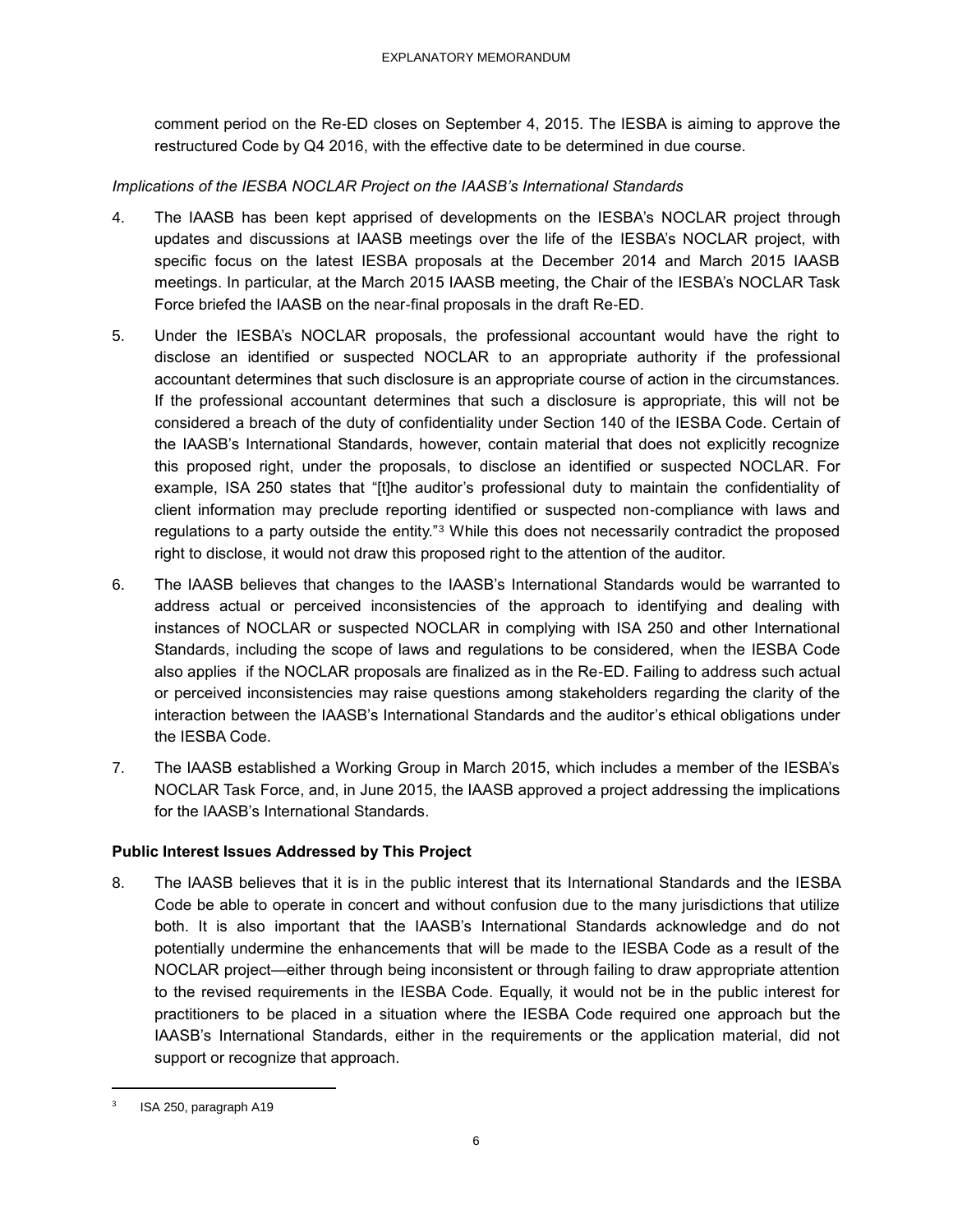9. The IAASB reflected on how best to progress its project, recognizing the benefits of alignment of comment periods with the IESBA's Re-ED. After considering alternatives, including the need for a more fulsome revision of ISA 250, the IAASB agreed to propose limited amendments to certain of its International Standards at this time and finalized the ED on this basis. Doing so enables stakeholders to consider the proposed limited amendments to the IAASB's International Standards alongside the IESBA's NOCLAR proposals, thereby facilitating a coordinated review of, and response to, both IAASB and IESBA proposals by stakeholders, which is also in the public interest.

### **Guide for Respondents**

The IAASB welcomes comments on all matters addressed in this ED, but especially those identified in the *Request for Comments* section. Comments are most helpful when they refer to specific paragraphs, include the reasons for the comments, and make specific suggestions for any proposed changes to wording. When a respondent agrees with proposals in this ED (especially those calling for change in current practice), it will be helpful for the IAASB to be made aware of this view as this cannot always be inferred when not stated.

### **Significant Matters**

#### **The Nature of the Proposed Limited Amendments**

- 10. The ED includes those amendments that the IAASB has determined would be necessary to resolve actual or perceived inconsistencies of approach or to clarify and emphasize key aspects of the NOCLAR proposals in its International Standards. These amendments are based on the IESBA's proposed NOCLAR amendments.
- 11. Broadly, the proposed amendments to the IAASB's International Standards can be characterized as follows:
	- (a) Proposed amendments to recognize and reflect changes to the auditor's duty of confidentiality, particularly the legal or ethical duty or right to disclose identified or suspected NOCLAR to an appropriate authority, reflected in the IESBA's NOCLAR proposals. See, for example, the proposed amendment to paragraph 28 of ISA 250, which replaces a generic term ("responsibility") with a more specific phrase ("legal or ethical duty or right") to give appropriate emphasis to the proposed change in the IESBA Code.
	- (b) New guidance to clarify the implications of the IESBA's NOCLAR proposals on ISA 250, such as the possibility that the auditor may otherwise become aware of matters that the auditor is required to address under relevant ethical requirements, and which may have an effect on the audit. Illustrations of this type of proposed amendment are in paragraphs A12a and A17 of ISA 250. For example, if the auditor becomes aware of NOCLAR that the auditor is required to address under relevant ethical requirements, such non-compliance is relevant to the auditor's responsibilities in accordance with paragraphs 18–21 of ISA 250—for example, such non-compliance may cause the auditor to evaluate the integrity of management and, when appropriate, those charged with governance, even if the non-compliance does not have a direct material effect on the financial statements.
	- (c) Provisions that bring key aspects of the IESBA's NOCLAR proposals to the auditor's attention. For example, new paragraph 8a of ISA 250 and new paragraph 8a of ISA 240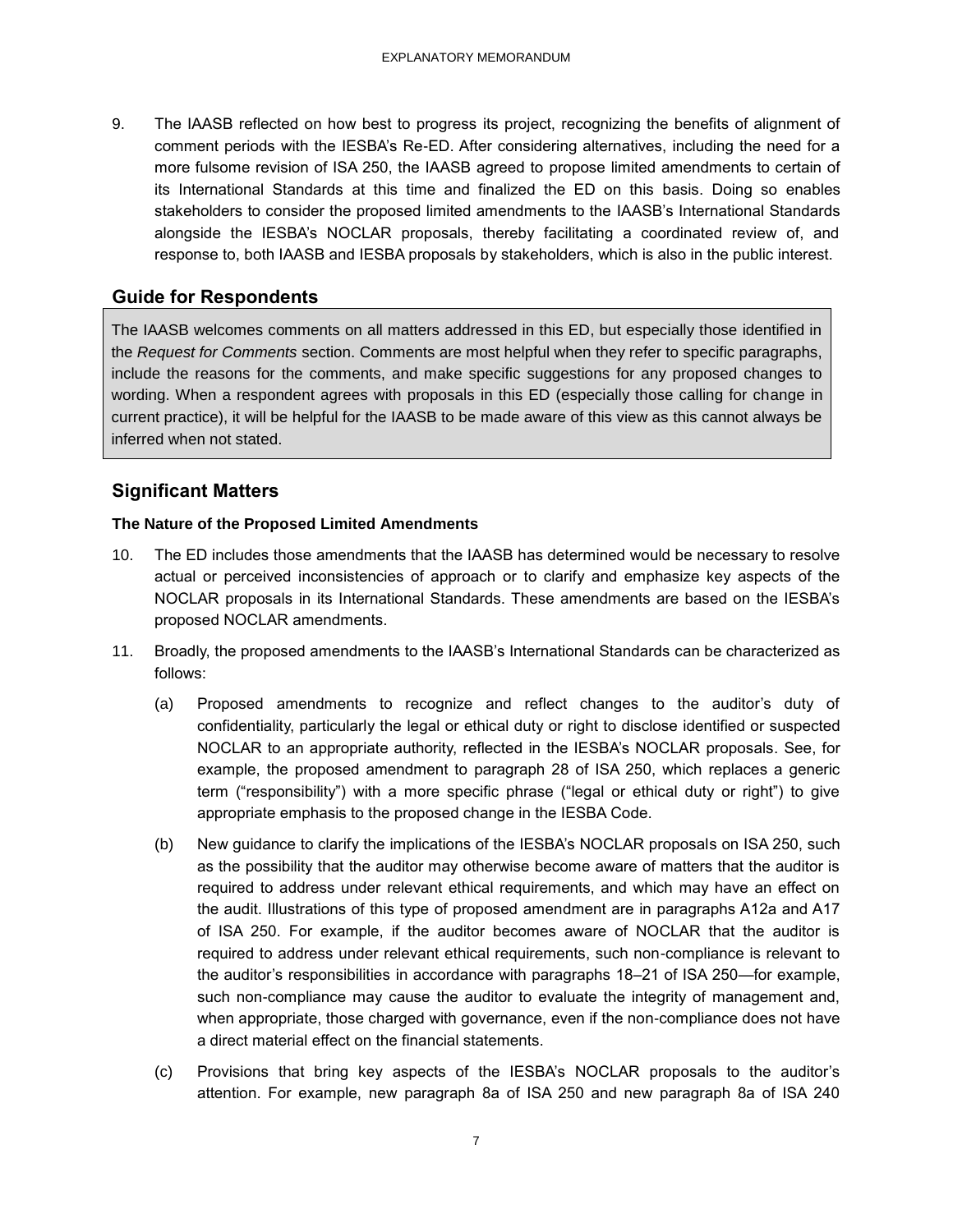highlight that the auditor may have additional obligations under relevant ethical requirements regarding NOCLAR.

- (d) New guidance to highlight a requirement in the IESBA Re-ED that, in the case of an audit of financial statements, a professional accountant shall request the existing accountant to provide known information regarding any facts or circumstances that, in the existing accountant's opinion, the proposed accountant needs to be aware of before deciding whether to accept the engagement (see paragraph A8a of ISA 220). The term "predecessor auditor" is used instead of "existing accountant" to be consistent with extant terminology in the ISAs.
- (e) New guidance to recognize that laws or regulations may prohibit alerting ("tipping off") the entity when, for example, the auditor is required to report a NOCLAR to an appropriate authority pursuant to money laundering legislation (see paragraph A15 of ISA 250, paragraph A59a of ISA 240, paragraph 7 of ISA 260 (Revised), and paragraph A8 of ISA 450).
- (f) Other changes, such as additional examples or explanatory material, which the IAASB believes would significantly clarify the application of its International Standards in light of the IESBA NOCLAR proposals. Examples of this include paragraph A5a of ISA 250, which gives examples of relevant laws and regulations drawn from the IESBA NOCLAR Re-ED.
- 1. The proposed limited amendments do not explicitly duplicate in detail all the specific requirements in the IESBA Code. This allows for flexibility when ethical codes other than the IESBA Code are applied and to minimize the amount of material that would be incorporated into ISA 250 and other of the IAASB's International Standards. This approach is consistent with how reference was made in ISA 260 (Revised) to the requirements in the IESBA Code to communicate with TCWG about breaches of independence.

## **Request for Comments**

While the IAASB welcomes comments on all matters addressed in this ED, the IAASB is specifically seeking comments on the following matter

- 12. Whether respondents believe the proposed limited amendments are sufficient to resolve actual or perceived inconsistencies of approach or to clarify and emphasize key aspects of the NOCLAR proposals in the IAASB's International Standards.
- 13. The impact, if any, of the proposed limited amendments in jurisdictions that have not adopted, or do not plan to adopt, the IESBA Code. For example, would any of the changes to the IAASB's International Standards be deemed incompatible with the relevant ethical requirements that would apply in those jurisdictions?

In addition to the requests for specific comments above, the IAASB is also seeking comments on the general matters set out below:

- (a) *Preparers (including Small- and Medium-Sized Entities (SMEs))*, *and Users (including Regulators)*—The IAASB invites comments on the proposed amendments to its International Standards from preparers and users.
- (b) *Developing Nations*—Recognizing that many developing nations have adopted or are in the process of adopting its International Standards, the IAASB invites respondents from these nations to comment on the proposed amendments to its International Standards, in particular, on any foreseeable difficulties in applying it in a developing nation environment.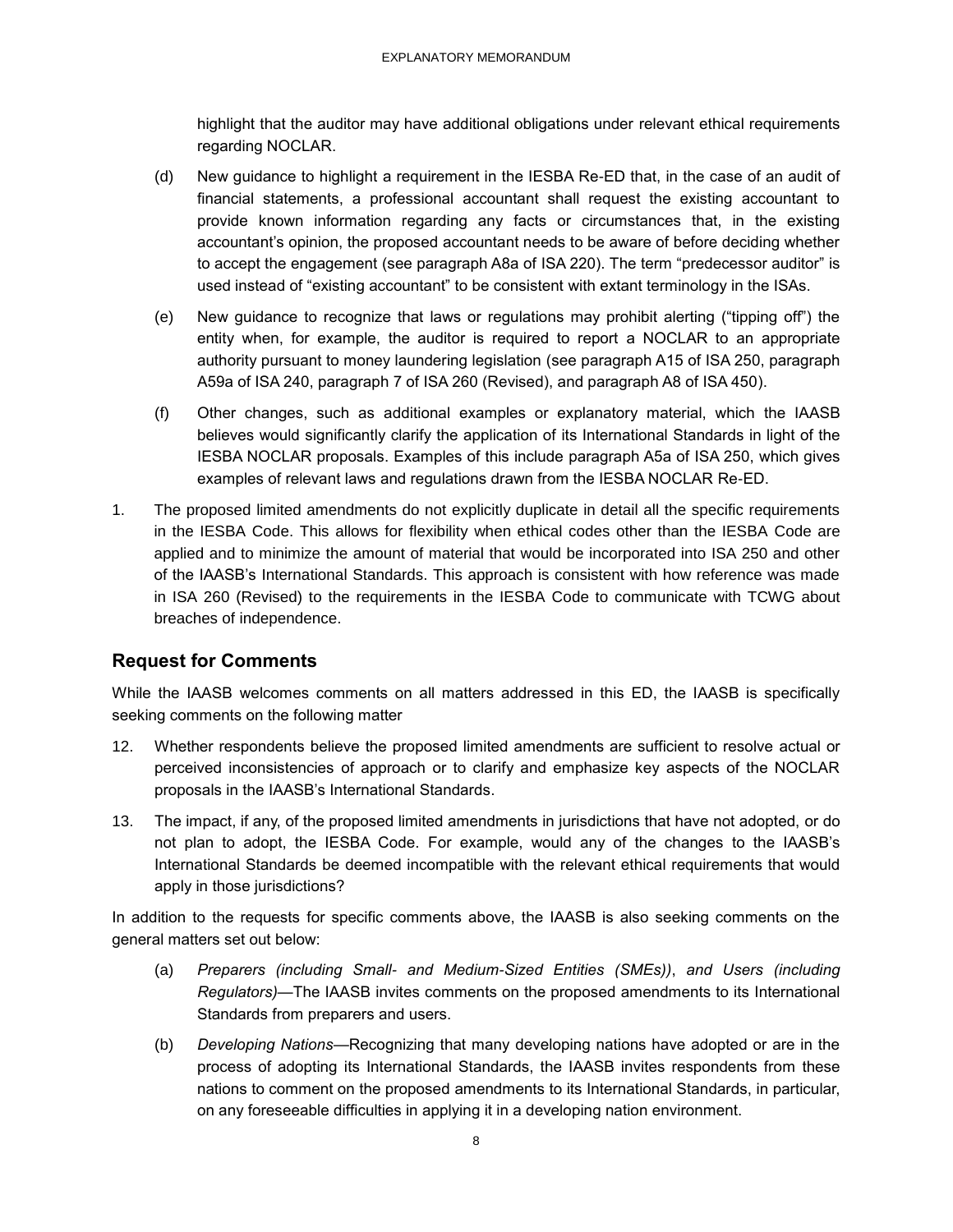- (c) *Translations*—Recognizing that many respondents may intend to translate the final amendments to its International Standards for adoption in their own environments, the IAASB welcomes comment on potential translation issues respondents may note in reviewing the proposed amendments to its International Standards.
- (d) *Effective Date*—it is anticipated that the effective date of the amendments to the IAASB's International Standards would be aligned with the effective date of the NOCLAR standards, which the IESBA will determine in due course.

#### **Invitation for Additional Input**

- 14. Consultations undertaken as part of developing the IAASB's current Strategy and Work Plan had not demonstrated that ISA 250 warranted immediate revision, particularly in light of the other projects that the IAASB was asked to prioritize in the public interest.
- 15. The IAASB was of the view that this Explanatory Memorandum could be a vehicle for soliciting stakeholders' views as to whether there is merit in exploring other aspects of ISA 250 where further improvements may need to be considered in due course (i.e., under a future IAASB Work Plan).
- 16. For example, further consideration of the following areas may be viewed as beneficial:
	- Whether the existing distinction between the types of laws and regulations (see paragraph 6 of ISA 250) and the different levels of work effort applied to each under extant ISA 250 warrants further investigation or revision.
	- Whether ISA 250 should address making inquiries of management or, when appropriate, TCWG, regarding NOCLAR that may occur.
	- Whether ISA 250 should include a requirement to obtain an understanding of how management identifies and addresses known or suspected NOCLAR as an essential component in obtaining an understanding of the entity and its environment.
	- How ISA 250 addresses *personal* misconduct related to the business activities of the entity or parties associated with the entity, including contractors.
	- How NOCLAR is addressed in other ISAs, such as when dealing with auditor's experts and in a group audit situation.<sup>4</sup>
- 17. On balance, the IAASB did not believe it is necessary at this time to further explore these areas or to undertake a more fulsome revision of ISA 250. Developing these additional changes could prolong the finalization of the proposed changes to the IAASB's International Standards and could have unintended consequences in circumstances where ethical codes other than the IESBA Code are applied. Finally, the IAASB also noted that its *Work Program 2015–2016* is unlikely to be able to accommodate a project to more fully revise ISA 250 without delaying or deferring other projects that received broad support when the IAASB consulted on its *Strategy for 2015–2019*. Accordingly, the IAASB will continue with the limited amendments as proposed in this ED.
- 18. Should respondents be of the view that a more fulsome review of ISA 250 would nevertheless be beneficial in due course, the IAASB would need to consider the possibility of doing so in consulting

This matter has been referred to the Working Group dealing with the topic of Group Audits for further consideration.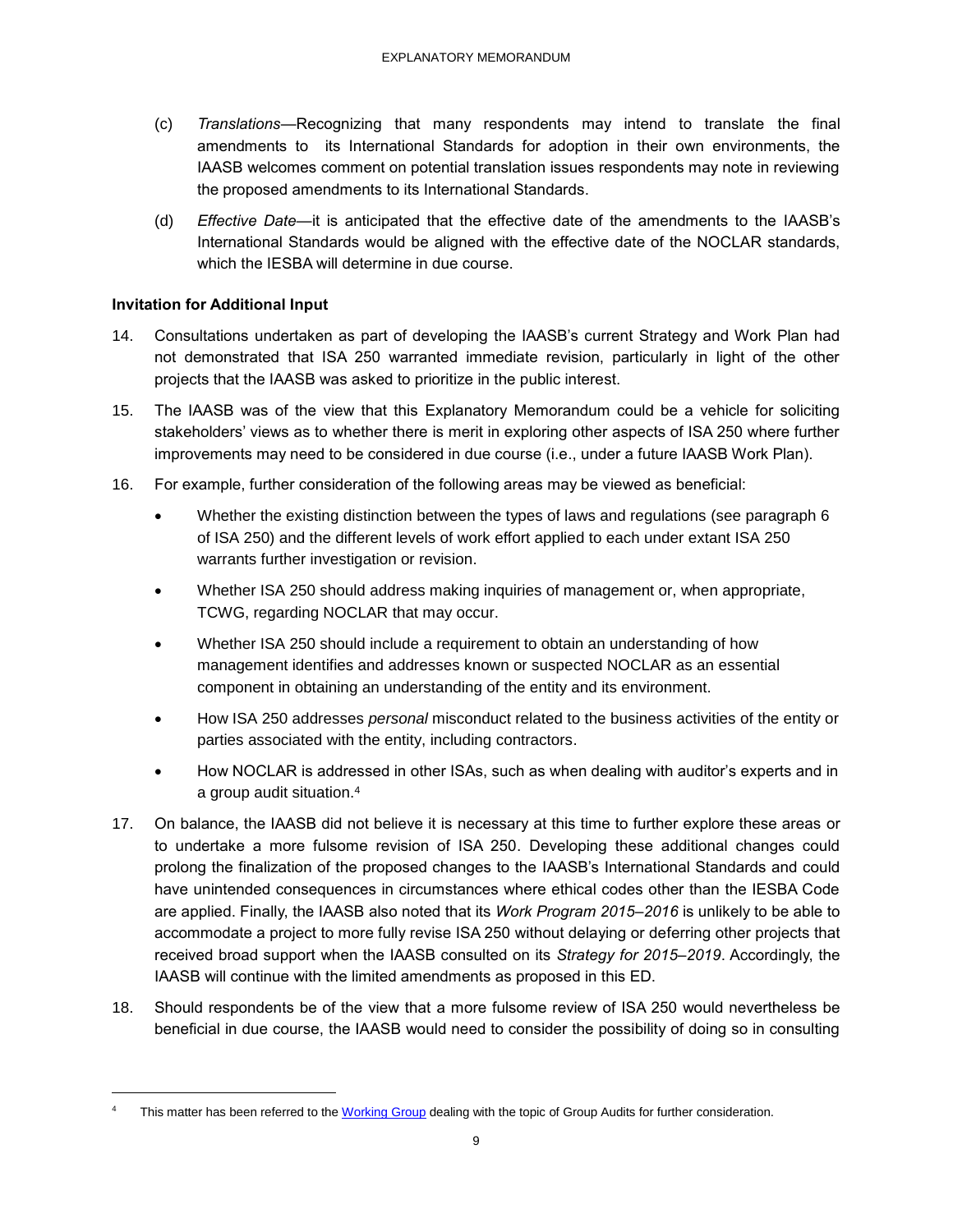on future Work Plans. Respondents are therefore asked for their comments, if any, on what further changes may be required to ISA 250 and why.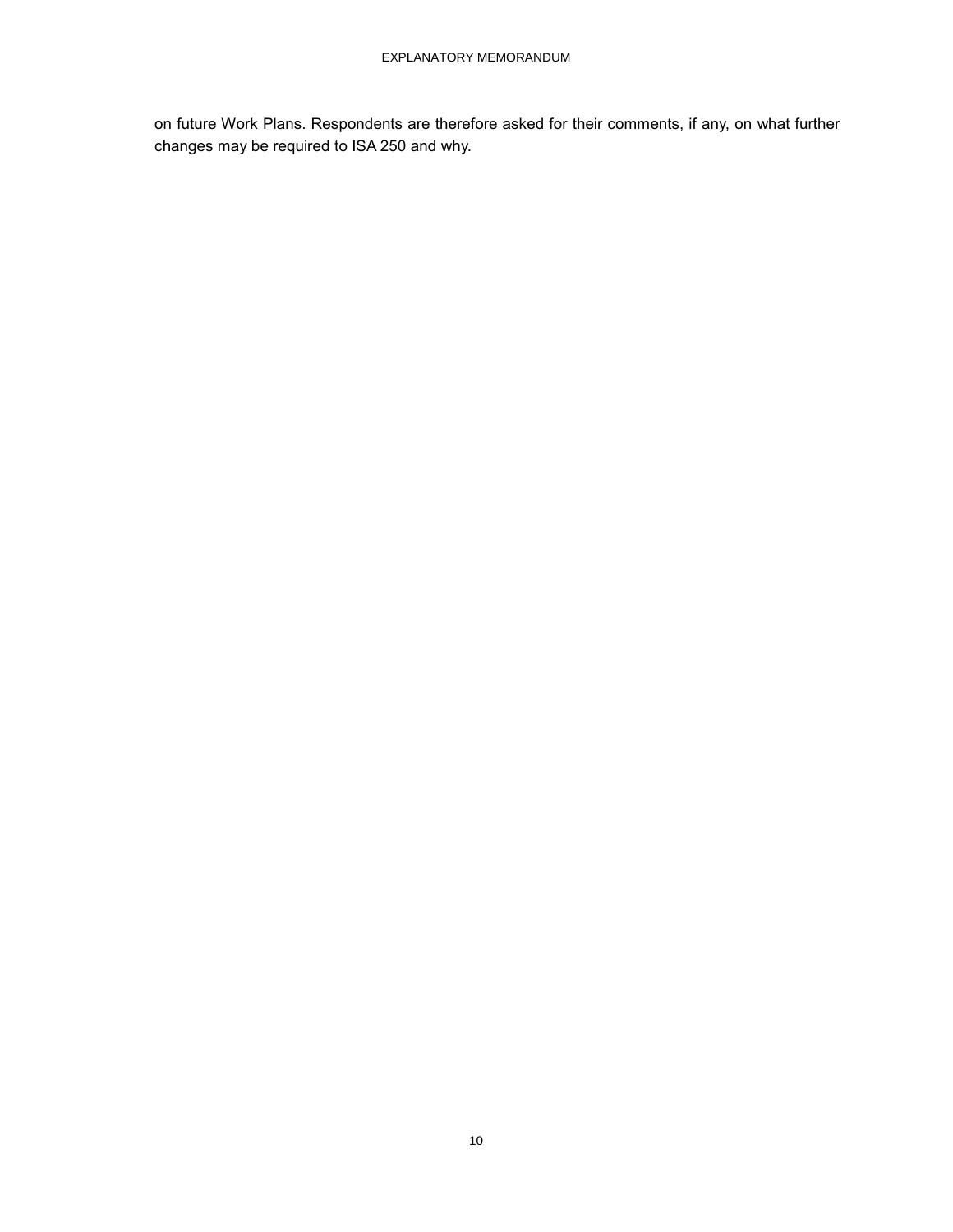# **Proposed Amendments to the IAASB's International Standards— Responding to Non-Compliance or Suspected Non-Compliance with Laws and Regulations**

## **INTERNATIONAL STANDARD ON AUDITING 250**

# **CONSIDERATION OF LAWS AND REGULATIONS IN AN AUDIT OF FINANCIAL STATEMENTS**

| <b>CONTENTS</b>                                                     |            |  |
|---------------------------------------------------------------------|------------|--|
|                                                                     | Paragraph  |  |
| Introduction                                                        |            |  |
|                                                                     | 1          |  |
|                                                                     | 2          |  |
|                                                                     | $3 - 8a$   |  |
|                                                                     | 9          |  |
|                                                                     | 10         |  |
|                                                                     | 11         |  |
| Requirements                                                        |            |  |
| The Auditor's Consideration of Compliance with Laws and Regulations | $12 - 17$  |  |
| Audit Procedures When Non-Compliance is Identified or Suspected     | $18 - 21$  |  |
|                                                                     | $22 - 28$  |  |
|                                                                     | 29         |  |
| Application and Other Explanatory Material                          |            |  |
|                                                                     | $A1 - A6$  |  |
| The Auditor's Consideration of Compliance with Laws and Regulations | A7-A12     |  |
|                                                                     | $A13 - 18$ |  |
|                                                                     | A19-A20    |  |
|                                                                     | A21        |  |

International Standard on Auditing (ISA) 250, *Consideration of Laws and Regulations in an Audit of Financial Statements,* should be read in conjunction with ISA 200, *Overall Objectives of the Independent Auditor and the Conduct of an Audit in Accordance with International Standards on Auditing*.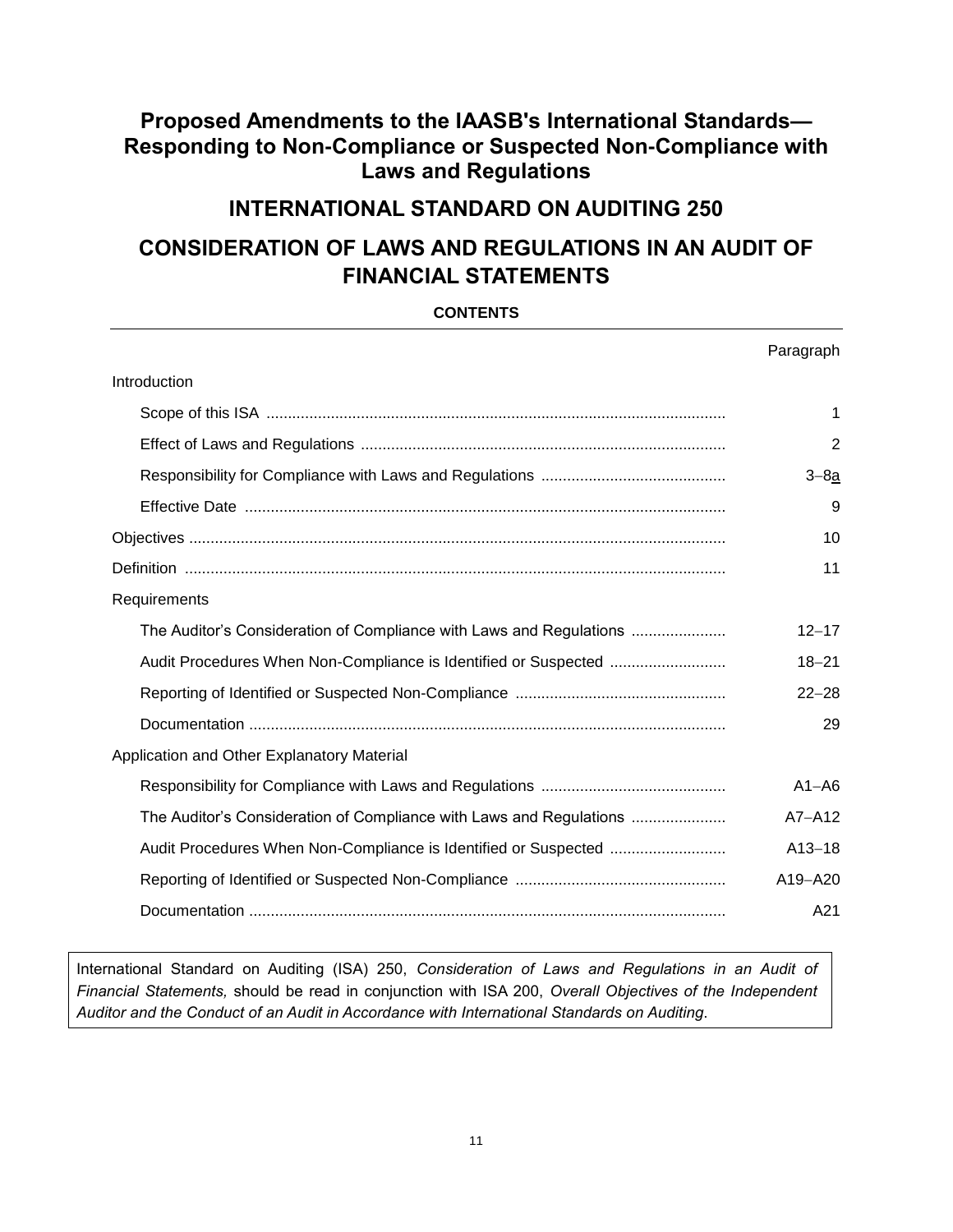## **Introduction**

#### **Scope of this ISA**

1. This International Standard on Auditing (ISA) deals with the auditor's responsibility to consider laws and regulations in an audit of financial statements. This ISA does not apply to other assurance engagements in which the auditor is specifically engaged to test and report separately on compliance with specific laws or regulations.

### **Effect of Laws and Regulations**

2. The effect on financial statements of laws and regulations varies considerably. Those laws and regulations to which an entity is subject constitute the legal and regulatory framework. The provisions of some laws or regulations have a direct effect on the financial statements in that they determine the reported amounts and disclosures in an entity's financial statements. Other laws or regulations are to be complied with by management or set the provisions under which the entity is allowed to conduct its business but do not have a direct effect on an entity's financial statements. Some entities operate in heavily regulated industries (such as banks and chemical companies). Others are subject only to the many laws and regulations that relate generally to the operating aspects of the business (such as those related to occupational safety and health, and equal employment opportunity). Non-compliance with laws and regulations may result in fines, litigation or other consequences for the entity that may have a material effect on the financial statements.

#### **Responsibility for Compliance with Laws and Regulations** (Ref: Para. A1–A6)

3. It is the responsibility of management, with the oversight of those charged with governance, to ensure that the entity's operations are conducted in accordance with the provisions of laws and regulations, including compliance with the provisions of laws and regulations that determine the reported amounts and disclosures in an entity's financial statements.

#### *Responsibility of the Auditor*

- 4. The requirements in this ISA are designed to assist the auditor in identifying material misstatement of the financial statements due to non-compliance with laws and regulations. However, the auditor is not responsible for preventing non-compliance and cannot be expected to detect non-compliance with all laws and regulations.
- 5. The auditor is responsible for obtaining reasonable assurance that the financial statements, taken as a whole, are free from material misstatement, whether caused by fraud or error.<sup>5</sup> In conducting an audit of financial statements, the auditor takes into account the applicable legal and regulatory framework. Owing to the inherent limitations of an audit, there is an unavoidable risk that some material misstatements in the financial statements may not be detected, even though the audit is properly planned and performed in accordance with the ISAs.<sup>6</sup> In the context of laws and regulations, the potential effects of inherent limitations on the auditor's ability to detect material misstatements are greater for such reasons as the following:

<sup>5</sup> ISA 200, Overall Objectives of the Independent Auditor and the Conduct of an Audit in Accordance with International *Standards on Auditing*, paragraph 5

<sup>6</sup> ISA 200, paragraphs A51–A52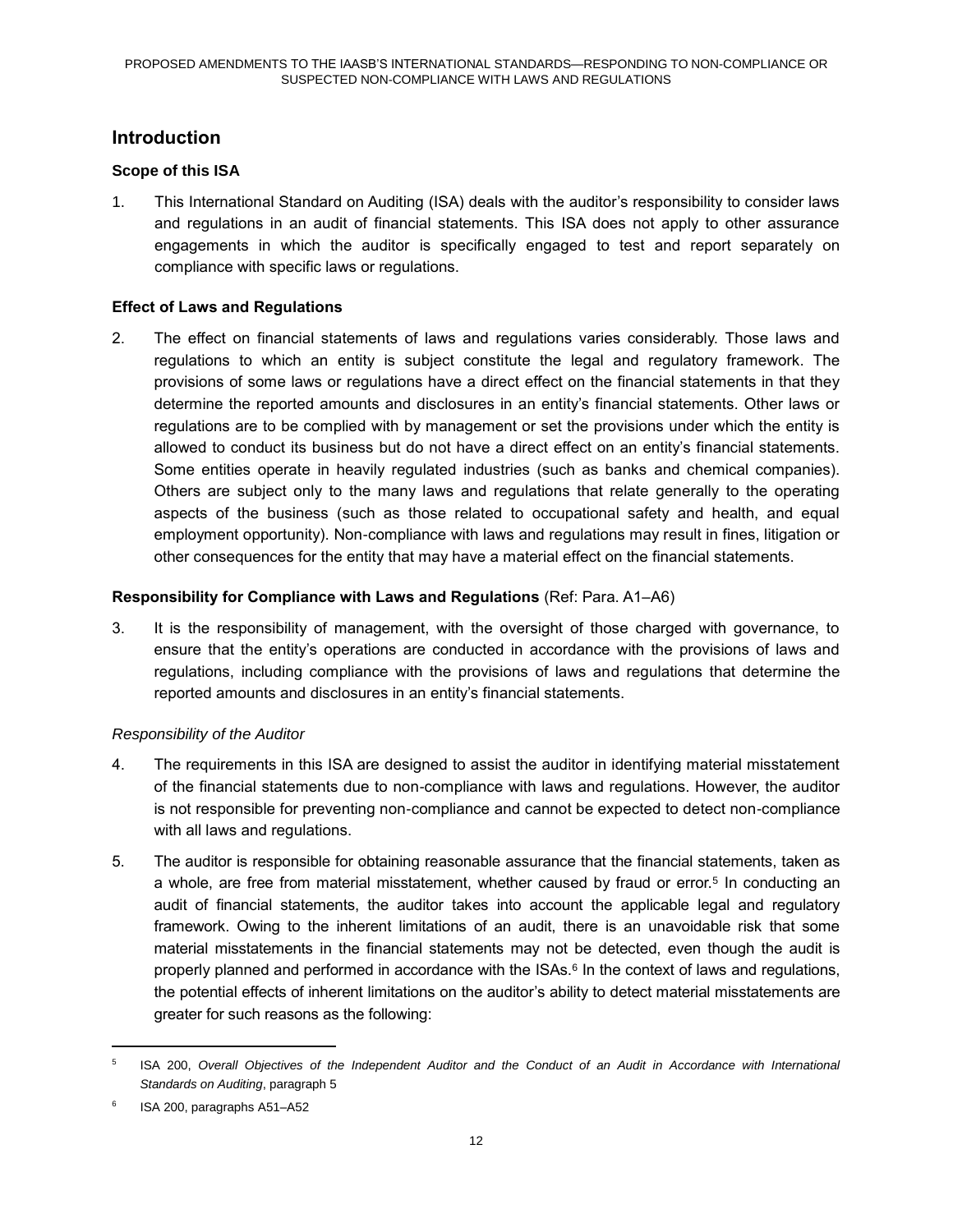- There are many laws and regulations, relating principally to the operating aspects of an entity, that typically do not affect the financial statements and are not captured by the entity's information systems relevant to financial reporting.
- Non-compliance may involve conduct designed to conceal it, such as collusion, forgery, deliberate failure to record transactions, management override of controls or intentional misrepresentations being made to the auditor.
- Whether an act constitutes non-compliance is ultimately a matter for legal determination by an appropriate legal or adjudicative body-court of law.

Ordinarily, the further removed non-compliance is from the events and transactions reflected in the financial statements, the less likely the auditor is to become aware of it or to recognize the noncompliance.

- 6. This ISA distinguishes the auditor's responsibilities in relation to compliance with two different categories of laws and regulations as follows: (Ref: Para. A5a)
	- (a) The provisions of those laws and regulations generally recognized to have a direct effect on the determination of material amounts and disclosures in the financial statements such as tax and pension laws and regulations (see paragraph 13); and
	- (b) Other laws and regulations that do not have a direct effect on the determination of the amounts and disclosures in the financial statements, but compliance with which may be fundamental to the operating aspects of the business, to an entity's ability to continue its business, or to avoid material penalties (for example, compliance with the terms of an operating license, compliance with regulatory solvency requirements, or compliance with environmental regulations); non-compliance with such laws and regulations may therefore have a material effect on the financial statements (see paragraph 14).
- 7. In this ISA, differing requirements are specified for each of the above categories of laws and regulations. For the category referred to in paragraph 6(a), the auditor's responsibility is to obtain sufficient appropriate audit evidence regarding compliance with the provisions of those laws and regulations. For the category referred to in paragraph 6(b), the auditor's responsibility is limited to undertaking specified audit procedures to help identify non-compliance with those laws and regulations that may have a material effect on the financial statements.
- 8. The auditor is required by this ISA to remain alert to the possibility that other audit procedures applied for the purpose of forming an opinion on financial statements may bring instances of identified or suspected non-compliance to the auditor's attention. Maintaining professional skepticism throughout the audit, as required by ISA 200,<sup>7</sup> is important in this context, given the extent of laws and regulations that affect the entity.
- 8a. The auditor may have additional responsibilities under relevant ethical requirements regarding an entity's non-compliance with laws and regulations. Complying with those additional responsibilities may provide further information that is relevant to the auditor's work in accordance with this and other ISAs (for example, regarding the integrity of management or, where appropriate, those charged with governance).

<sup>7</sup> ISA 200, paragraph 15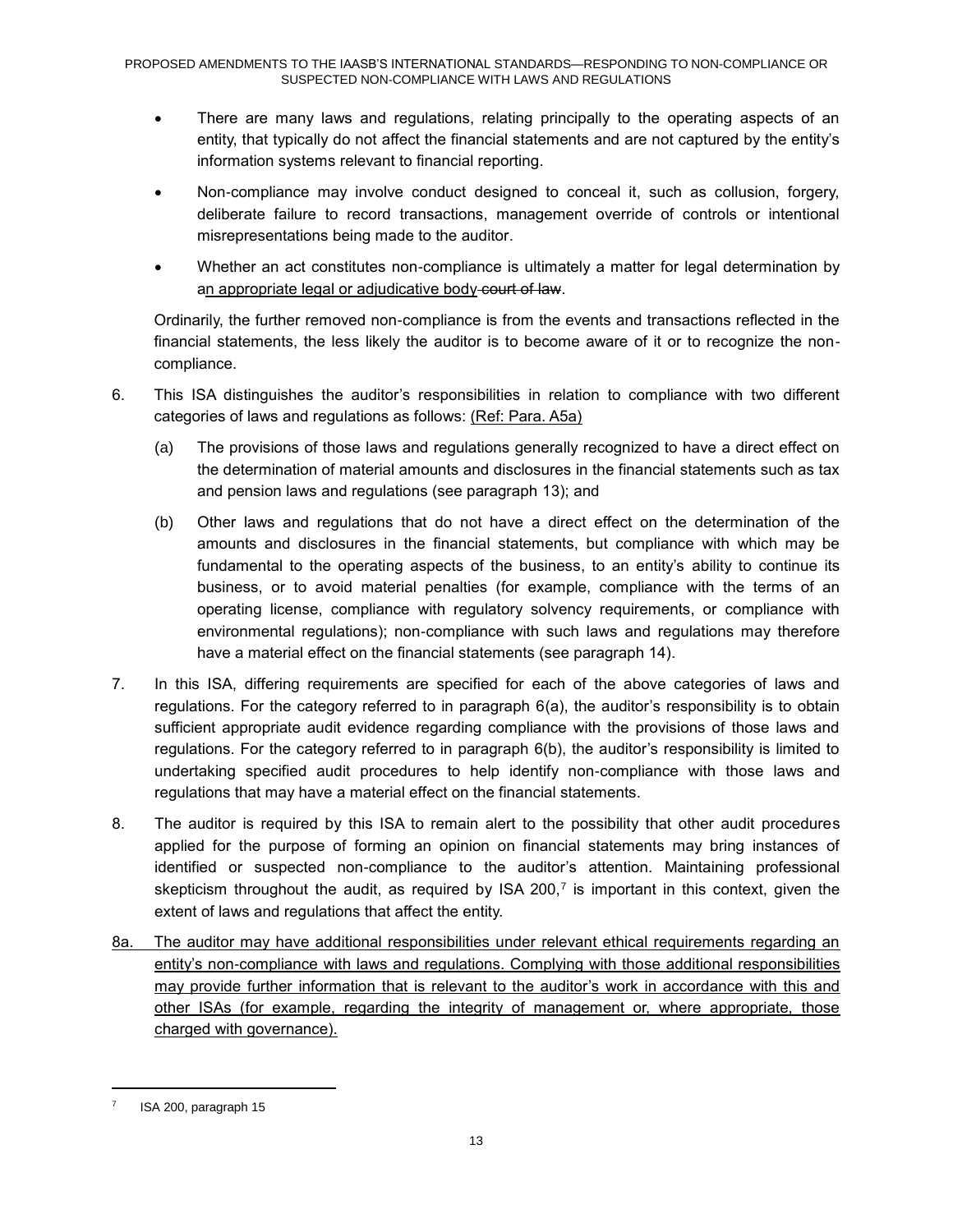### **Effective Date**

9. This ISA is effective for audits of financial statements for periods beginning on or after December 15, 2009[date].

### **Objectives**

- 10. The objectives of the auditor are:
	- (a) To obtain sufficient appropriate audit evidence regarding compliance with the provisions of those laws and regulations generally recognized to have a direct effect on the determination of material amounts and disclosures in the financial statements;
	- (b) To perform specified audit procedures to help identify instances of non-compliance with other laws and regulations that may have a material effect on the financial statements; and
	- (c) To respond appropriately to non-compliance or suspected non-compliance with laws and regulations identified during the audit.

## **Definition**

11. For the purposes of this ISA, the following term has the meaning attributed below:

Non-compliance – Acts of omission or commission by the entity, either intentional or unintentional, which are contrary to the prevailing laws or regulations. Such acts include transactions entered into by, or in the name of, the entity, or on its behalf, by those charged with governance, management or employees. Non-compliance does not include personal misconduct (unrelated to the business activities of the entity) by those charged with governance, management or employees of the entity.

## **Requirements**

l

### **The Auditor's Consideration of Compliance with Laws and Regulations**

- 12. As part of obtaining an understanding of the entity and its environment in accordance with ISA 315 (Revised), $8$  the auditor shall obtain a general understanding of:
	- (a) The legal and regulatory framework applicable to the entity and the industry or sector in which the entity operates; and
	- (b) How the entity is complying with that framework. (Ref: Para.  $A7-\overline{A7a}$ )
- 13. The auditor shall obtain sufficient appropriate audit evidence regarding compliance with the provisions of those laws and regulations generally recognized to have a direct effect on the determination of material amounts and disclosures in the financial statements. (Ref: Para. A8)
- 14. The auditor shall perform the following audit procedures to help identify instances of noncompliance with other laws and regulations that may have a material effect on the financial statements: (Ref: Para. A9–A10)
	- (a) Inquiring of management and, where appropriate, those charged with governance, as to whether the entity is in compliance with such laws and regulations; and

<sup>8</sup> ISA 315 (Revised), *Identifying and Assessing the Risks of Material Misstatement through Understanding the Entity and Its Environment*, paragraph 11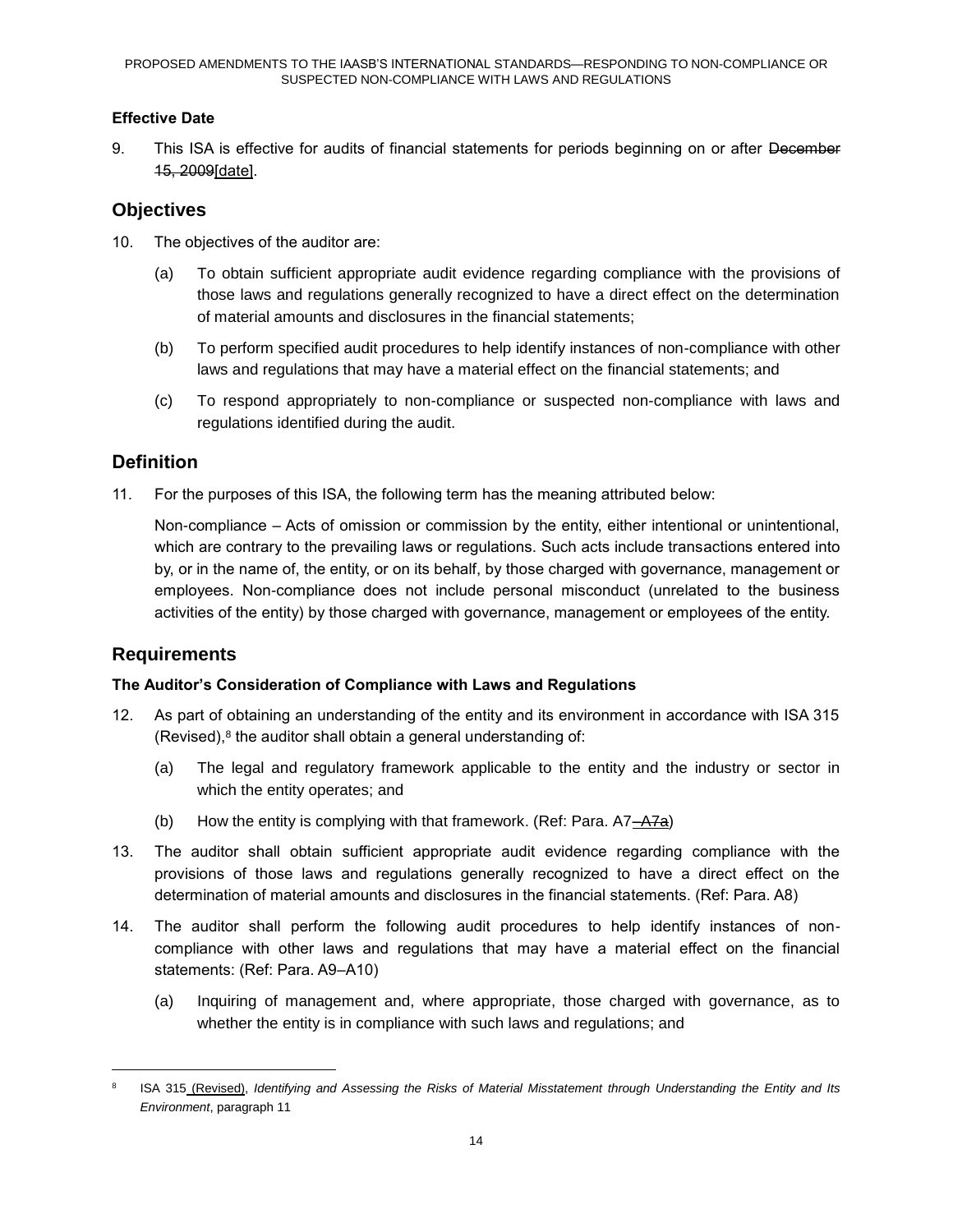- (b) Inspecting correspondence, if any, with the relevant licensing or regulatory authorities.
- 15. During the audit, the auditor shall remain alert to the possibility that other audit procedures applied may bring instances of non-compliance or suspected non-compliance with laws and regulations to the auditor's attention. (Ref: Para. A11)
- 16. The auditor shall request management and, where appropriate, those charged with governance, to provide written representations that all known instances of non-compliance or suspected noncompliance with laws and regulations whose effects should be considered when preparing financial statements have been disclosed to the auditor. (Ref: Para. A12)
- 17. In the absence of identified or suspected non-compliance, the auditor is not required to perform audit procedures regarding the entity's compliance with laws and regulations, other than those set out in paragraphs 12–16.

#### **Audit Procedures When Non-Compliance Is Identified or Suspected**

- 18. If the auditor becomes aware of information concerning an instance of non-compliance or suspected non-compliance with laws and regulations, the auditor shall obtain: (Ref: Para. A13)
	- (a) An understanding of the nature of the act and the circumstances in which it has occurred; and
	- (b) Further information to evaluate the possible effect on the financial statements. (Ref: Para. A14)
- 19. If the auditor suspects there may be non-compliance, the auditor shall discuss the matter with management and, where appropriate, those charged with governance. If management or, as appropriate, those charged with governance do not provide sufficient information that supports that the entity is in compliance with laws and regulations and, in the auditor's judgment, the effect of the suspected non-compliance may be material to the financial statements, the auditor shall consider the need to obtain legal advice. (Ref: Para. A15–A16)
- 20. If sufficient information about suspected non-compliance cannot be obtained, the auditor shall evaluate the effect of the lack of sufficient appropriate audit evidence on the auditor's opinion.
- 21. The auditor shall evaluate the implications of non-compliance in relation to other aspects of the audit, including the auditor's risk assessment and the reliability of written representations, and take appropriate action. (Ref: Para. A17–A18a)

#### **Reporting of Identified or Suspected Non-Compliance**

l

#### *Reporting Non-Compliance to Those Charged with Governance*

22. Unless all of those charged with governance are involved in management of the entity, and therefore are aware of matters involving identified or suspected non-compliance already communicated by the auditor,<sup>9</sup> the auditor shall communicate with those charged with governance matters involving non-compliance with laws and regulations that come to the auditor's attention during the course of the audit, other than when the matters are clearly inconsequential.

<sup>9</sup> ISA 260 (Revised), *Communication with Those Charged with Governance*, paragraph 13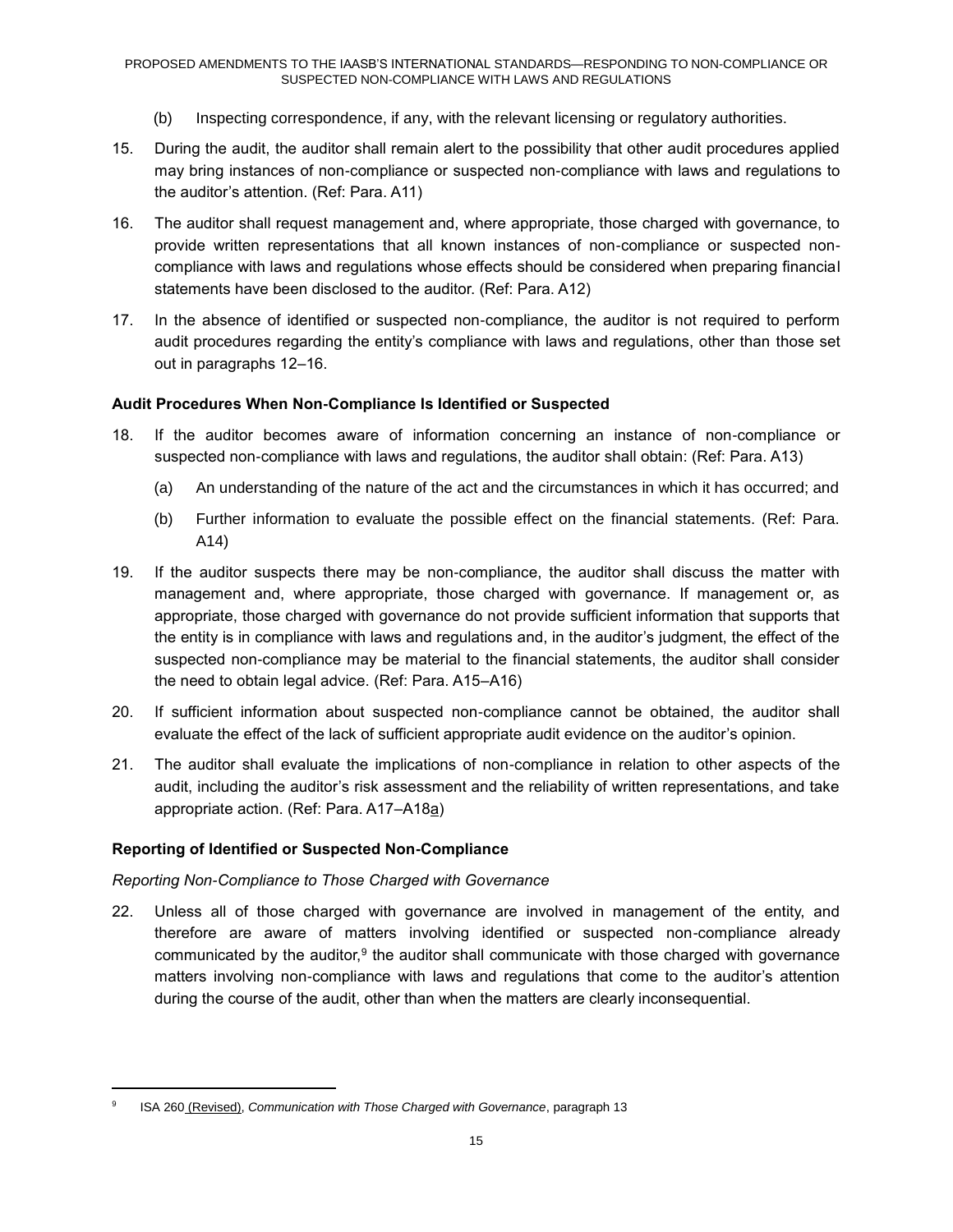- 23. If, in the auditor's judgment, the non-compliance referred to in paragraph 22 is believed to be intentional and material, the auditor shall communicate the matter to those charged with governance as soon as practicable.
- 24. If the auditor suspects that management or those charged with governance are involved in noncompliance, the auditor shall communicate the matter to the next higher level of authority at the entity, if it exists, such as an audit committee or supervisory board. Where no higher authority exists, or if the auditor believes that the communication may not be acted upon or is unsure as to the person to whom to report, the auditor shall consider the need to obtain legal advice.

#### *Reporting Non-Compliance in the Auditor's Report on the Financial Statements*

- 25. If the auditor concludes that the non-compliance has a material effect on the financial statements, and has not been adequately reflected in the financial statements, the auditor shall, in accordance with ISA 705 (Revised), express a qualified opinion or an adverse opinion on the financial statements.<sup>10</sup>
- 26. If the auditor is precluded by management or those charged with governance from obtaining sufficient appropriate audit evidence to evaluate whether non-compliance that may be material to the financial statements has, or is likely to have, occurred, the auditor shall express a qualified opinion or disclaim an opinion on the financial statements on the basis of a limitation on the scope of the audit in accordance with ISA 705 (Revised).
- 27. If the auditor is unable to determine whether non-compliance has occurred because of limitations imposed by the circumstances rather than by management or those charged with governance, the auditor shall evaluate the effect on the auditor's opinion in accordance with ISA 705 (Revised).

### *Reporting Non-Compliance to Regulatory and Enforcement Authorities*

28. If the auditor has identified or suspects non-compliance with laws and regulations, the auditor shall determine whether the auditor has a responsibility legal or ethical duty or right to report the identified or suspected non-compliance to parties outside the entity. (Ref: Para. A19–A20)

#### **Documentation**

l

29. The auditor shall include in the audit documentation identified or suspected non-compliance with laws and regulations and the results of discussion with management and, where applicable, those charged with governance and other parties outside the entity.<sup>11</sup> (Ref: Para. A21)

**\*\*\***

## **Application and Other Explanatory Material**

### **Responsibility for Compliance with Laws and Regulations** (Ref: Para. 3–8)

A1. It is the responsibility of management, with the oversight of those charged with governance, to ensure that the entity's operations are conducted in accordance with laws and regulations. Laws and regulations may affect an entity's financial statements in different ways: for example, most directly, they may affect specific disclosures required of the entity in the financial statements or they

<sup>10</sup> ISA 705 (Revised), *Modifications to the Opinion in the Independent Auditor's Report*, paragraphs 7–8

<sup>11</sup> ISA 230, *Audit Documentation*, paragraphs 8–11, and A6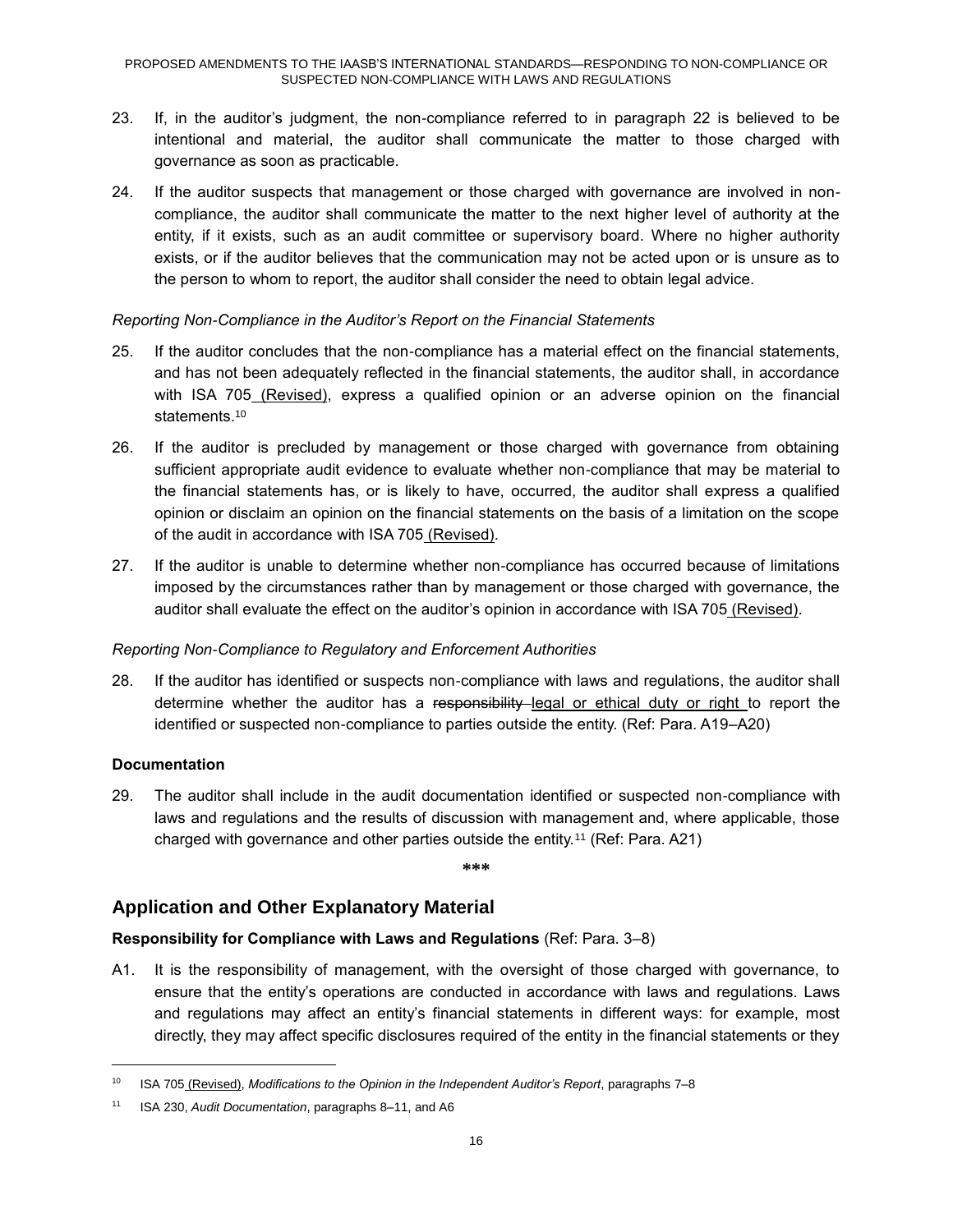may prescribe the applicable financial reporting framework. They may also establish certain legal rights and obligations of the entity, some of which will be recognized in the entity's financial statements. In addition, laws and regulations may impose penalties in cases of non-compliance.

- A2. The following are examples of the types of policies and procedures an entity may implement to assist in the prevention and detection of non-compliance with laws and regulations:
	- Monitoring legal requirements and ensuring that operating procedures are designed to meet these requirements.
	- Instituting and operating appropriate systems of internal control.
	- Developing, publicizing and following a code of conduct.
	- Ensuring employees are properly trained and understand the code of conduct.
	- Monitoring compliance with the code of conduct and acting appropriately to discipline employees who fail to comply with it.
	- Engaging legal advisors to assist in monitoring legal requirements.
	- Maintaining a register of significant laws and regulations with which the entity has to comply within its particular industry and a record of complaints.

In larger entities, these policies and procedures may be supplemented by assigning appropriate responsibilities to the following:

- An internal audit function.
- An audit committee.
- A compliance function.

#### *Responsibility of the Auditor*

- A3. Non-compliance by the entity with laws and regulations may result in a material misstatement of the financial statements. Detection of non-compliance, regardless of materiality, may affect other aspects of the audit including, for example, the auditor's consideration of the integrity of management or employees.
- A4. Whether an act constitutes non-compliance with laws and regulations is a matter for legal determination, which is ordinarily beyond the auditor's professional competence to determine. Nevertheless, the auditor's training, experience and understanding of the entity and its industry or sector may provide a basis to recognize that some acts, coming to the auditor's attention, may constitute non-compliance with laws and regulations.
- A5. In accordance with specific statutory requirements, the auditor may be specifically required to report, as part of the audit of the financial statements, on whether the entity complies with certain provisions of laws or regulations. In these circumstances, ISA 700<sup>12</sup> or ISA 800<sup>13</sup> deal with how these audit responsibilities are addressed in the auditor's report. Furthermore, where there are

<sup>&</sup>lt;sup>12</sup> ISA 700 (Revised), *Forming an Opinion and Reporting on Financial Statements*, paragraph 4238

<sup>13</sup> ISA 800, *Special Considerations—Audits of Financial Statements Prepared in Accordance with Special Purpose Frameworks*, paragraph 11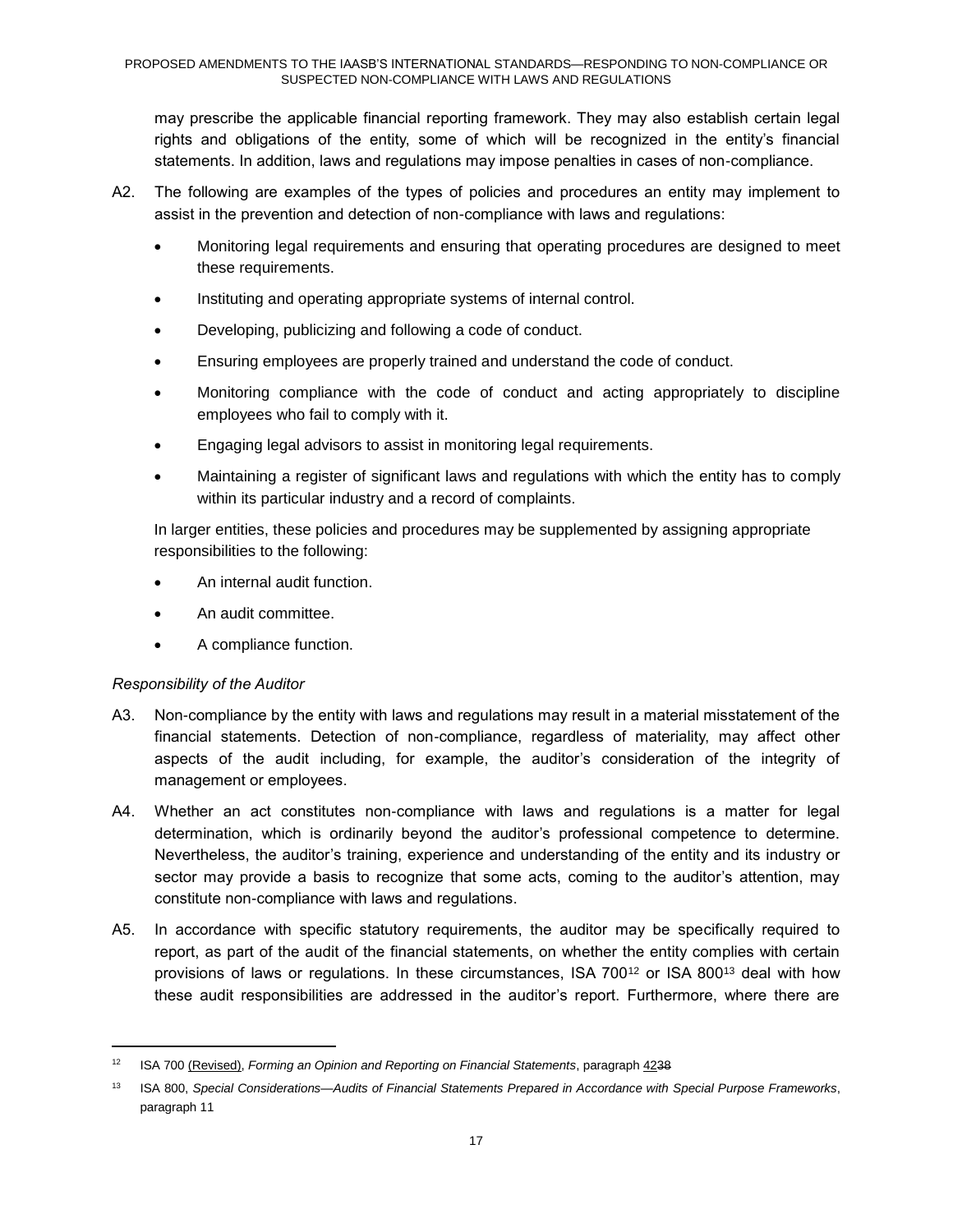specific statutory reporting requirements, it may be necessary for the audit plan to include appropriate tests for compliance with these provisions of the laws and regulations.

#### Categories of Laws and Regulations

- A5a. Examples of laws and regulations that may be included in the categories described in paragraph 6 include those that deal with:
	- Fraud, corruption and bribery.
	- Money laundering, terrorist financing and proceeds of crime.
	- Securities markets and trading.
	- Banking and other financial products and services.
	- Tax and pension liabilities and payments.
	- Environmental protection.
	- Public health and safety.

Considerations Specific to Public Sector Entities

A6. In the public sector, there may be additional audit responsibilities with respect to the consideration of laws and regulations which may relate to the audit of financial statements or may extend to other aspects of the entity's operations.

#### **The Auditor's Consideration of Compliance with Laws and Regulations**

#### *Obtaining an Understanding of the Legal and Regulatory Framework* (Ref: Para. 12)

- A7. To obtain a general understanding of the legal and regulatory framework, and how the entity complies with that framework, the auditor may, for example:
	- Use the auditor's existing understanding of the entity's industry, regulatory and other external factors;
	- Update the understanding of those laws and regulations that directly determine the reported amounts and disclosures in the financial statements;
	- Inquire of management as to other laws or regulations that may be expected to have a fundamental effect on the operations of the entity;
	- Inquire of management concerning the entity's policies and procedures regarding compliance with laws and regulations; and
	- Inquire of management regarding the policies or procedures adopted for identifying, evaluating and accounting for litigation claims.

*Laws and Regulations Generally Recognized to Have a Direct Effect on the Determination of Material Amounts and Disclosures in the Financial Statements* (Ref: Para. 13)

A8. Certain laws and regulations are well-established, known to the entity and within the entity's industry or sector, and relevant to the entity's financial statements (as described in paragraph 6(a)). They could include those that relate to, for example: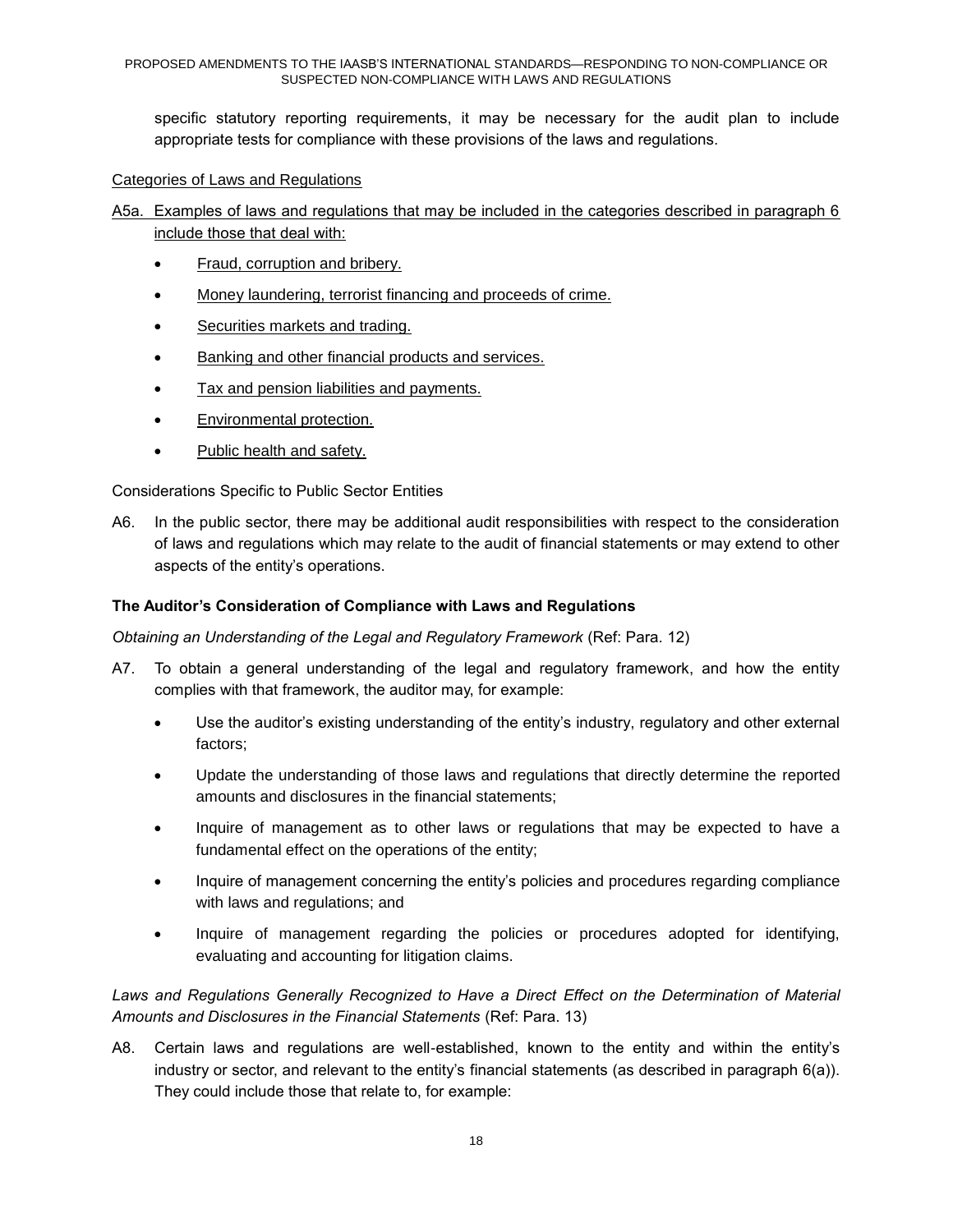- The form and content of financial statements;
- Industry-specific financial reporting issues;
- Accounting for transactions under government contracts; or
- The accrual or recognition of expenses for income tax or pension costs.

Some provisions in those laws and regulations may be directly relevant to specific assertions in the financial statements (for example, the completeness of income tax provisions), while others may be directly relevant to the financial statements as a whole (for example, the required statements constituting a complete set of financial statements). The aim of the requirement in paragraph 13 is for the auditor to obtain sufficient appropriate audit evidence regarding the determination of amounts and disclosures in the financial statements in compliance with the relevant provisions of those laws and regulations.

Non-compliance with other provisions of such laws and regulations and other laws and regulations may result in fines, litigation or other consequences for the entity, the costs of which may need to be provided for in the financial statements, but are not considered to have a direct effect on the financial statements as described in paragraph 6(a).

#### *Procedures to Identify Instances of Non-Compliance—Other Laws and Regulations* (Ref: Para. 14)

- A9. Certain other laws and regulations may need particular attention by the auditor because they have a fundamental effect on the operations of the entity (as described in paragraph 6(b)). Noncompliance with laws and regulations that have a fundamental effect on the operations of the entity may cause the entity to cease operations, or call into question the entity's continuance as a going concern. For example, non-compliance with the requirements of the entity's license or other entitlement to perform its operations could have such an impact (for example, for a bank, noncompliance with capital or investment requirements). There are also many laws and regulations relating principally to the operating aspects of the entity that typically do not affect the financial statements and are not captured by the entity's information systems relevant to financial reporting.
- A10. As the financial reporting consequences of other laws and regulations can vary depending on the entity's operations, the audit procedures required by paragraph 14 are directed to bringing to the auditor's attention instances of non-compliance with laws and regulations that may have a material effect on the financial statements.

#### *Non-Compliance Brought to the Auditor's Attention by Other Audit Procedures* (Ref: Para. 15)

A11. Audit procedures applied to form an opinion on the financial statements may bring instances of non-compliance or suspected non-compliance with laws and regulations to the auditor's attention. For example, such audit procedures may include: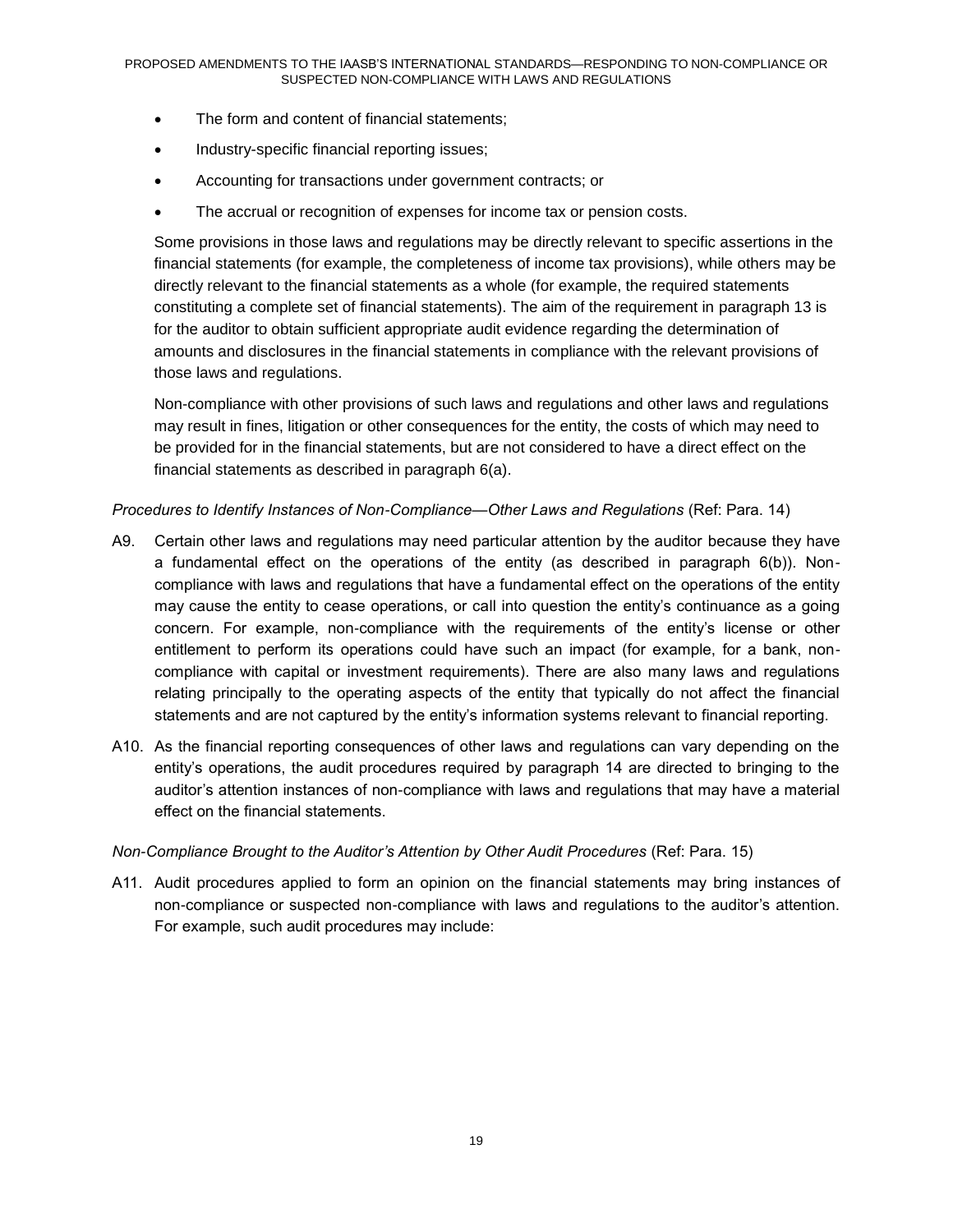- Reading minutes;
- Inquiring of the entity's management and in-house legal counsel or external legal counsel concerning litigation, claims and assessments; and
- Performing substantive tests of details of classes of transactions, account balances or disclosures.

#### *Written Representations* (Ref: Para. 16)

A12. Because the effect on financial statements of laws and regulations can vary considerably, written representations provide necessary audit evidence about management's knowledge of identified or suspected non-compliance with laws and regulations, whose effects may have a material effect on the financial statements. However, written representations do not provide sufficient appropriate audit evidence on their own and, accordingly, do not affect the nature and extent of other audit evidence that is to be obtained by the auditor.<sup>14</sup>

#### **Audit Procedures When Non-Compliance is Identified or Suspected**

#### *Indications of Non-Compliance with Laws and Regulations* (Ref: Para. 18)

- A12a.The auditor may become aware of information about non-compliance with laws or regulations (for example, in responding to matters that the auditor is required to address under relevant ethical requirements) other than as a result of performing the procedures in paragraphs 12–16.
- A13. If the auditor becomes aware of the existence of, or information about, tThe following matters, it may be an indication of non-compliance with laws and regulations:
	- Investigations by regulatory organizations and government departments or payment of fines or penalties.
	- Payments for unspecified services or loans to consultants, related parties, employees or government employees.
	- Sales commissions or agent's fees that appear excessive in relation to those ordinarily paid by the entity or in its industry or to the services actually received.
	- Purchasing at prices significantly above or below market price.
	- Unusual payments in cash, purchases in the form of cashiers' checks payable to bearer or transfers to numbered bank accounts.
	- Unusual transactions with companies registered in tax havens.
	- Payments for goods or services made other than to the country from which the goods or services originated.
	- Payments without proper exchange control documentation.
	- Existence of an information system which fails, whether by design or by accident, to provide an adequate audit trail or sufficient evidence.
	- Unauthorized transactions or improperly recorded transactions.

<sup>14</sup> ISA 580, *Written Representations*, paragraph 4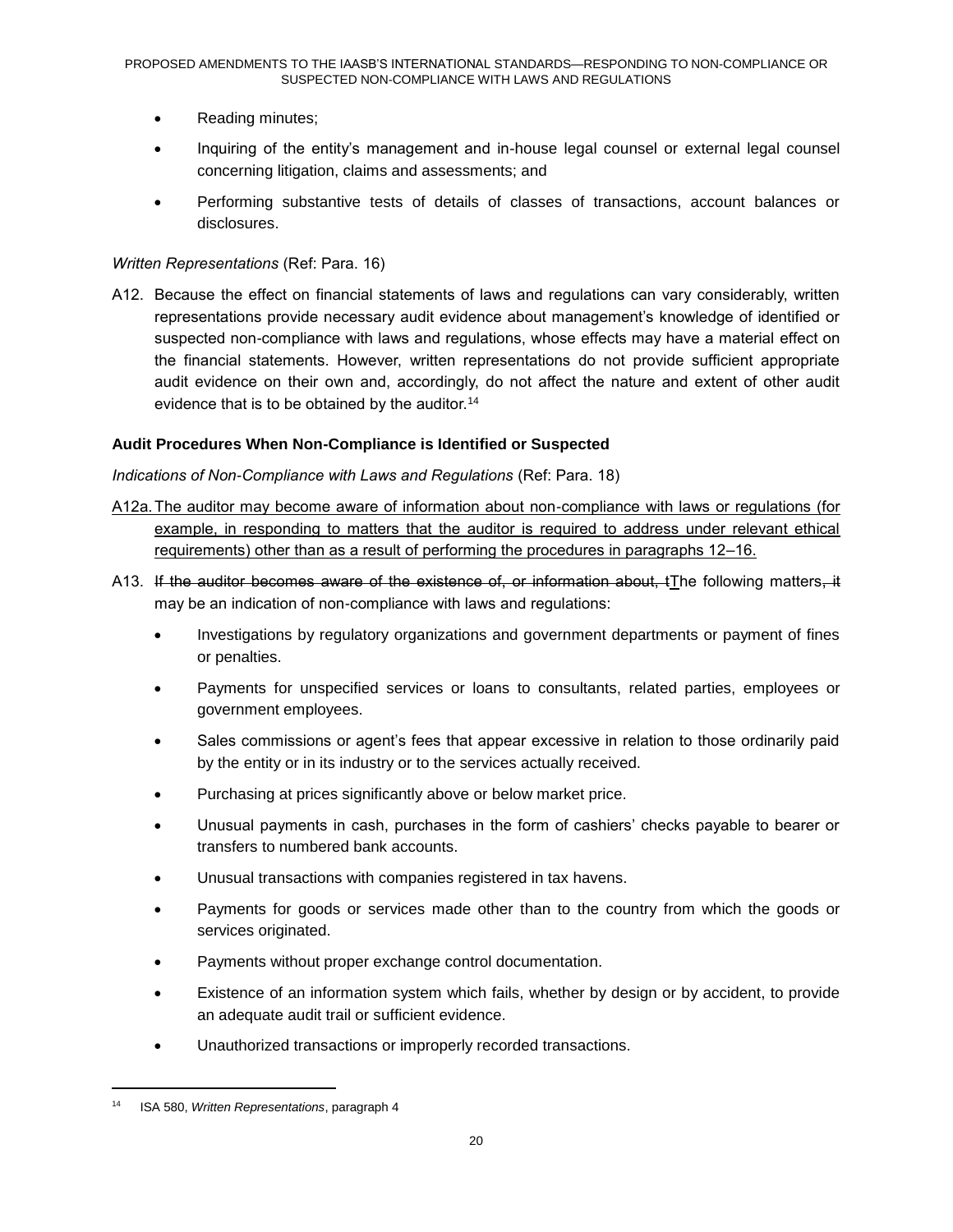Adverse media comment.

#### *Matters Relevant to the Auditor's Evaluation* (Ref: Para. 18(b))

- A14. Matters relevant to the auditor's evaluation of the possible effect on the financial statements include:
	- The potential financial consequences of non-compliance with laws and regulations on the financial statements including, for example, the imposition of fines, penalties, damages, threat of expropriation of assets, enforced discontinuation of operations, and litigation.
	- Whether the potential financial consequences require disclosure.
	- Whether the potential financial consequences are so serious as to call into question the fair presentation of the financial statements, or otherwise make the financial statements misleading.

#### *Audit Procedures* (Ref: Para. 19)

- A15. The auditor may discuss the findings with those charged with governance where they may be able to provide additional audit evidence. For example, the auditor may confirm that those charged with governance have the same understanding of the facts and circumstances relevant to transactions or events that have led to the possibility of non-compliance with laws and regulations. However, in some jurisdictions, laws or regulations may prohibit alerting ("tipping-off") the entity when, for example, the auditor is required to report the non-compliance to an appropriate authority pursuant to anti-money laundering legislation.
- A16. If management or, as appropriate, those charged with governance do not provide sufficient information to the auditor that the entity is in fact in compliance with laws and regulations, the auditor may consider it appropriate to consult with the entity's in-house legal counsel or external legal counsel about the application of the laws and regulations to the circumstances, including the possibility of fraud, and the possible effects on the financial statements. If it is not considered appropriate to consult with the entity's legal counsel or if the auditor is not satisfied with the legal counsel's opinion, the auditor may consider it appropriate to consult on a confidential basis with others within the auditor's own legal counselfirm, a network firm, a relevant professional body, or with the auditor's legal counsel as to whether a contravention of a law or regulation is involved, the possible legal consequences, including the possibility of fraud, and what further action, if any, the auditor would take.

#### *Evaluating the Implications of Non-Compliance* (Ref: Para. 21)

A17. As required by paragraph 21, the auditor evaluates the implications of non-compliance in relation to other aspects of the audit, including the auditor's risk assessment and the reliability of written representations. The implications of particular instances of non-compliance identified by the auditor will depend on the relationship of the perpetration and concealment, if any, of the act to specific control activities and the level of management or employees involved, especially implications arising from the involvement of the highest authority within the entity. As noted in paragraph 8a, the auditor's compliance with relevant ethical requirements may provide further information that is relevant to the auditor's responsibilities in accordance with paragraph 21.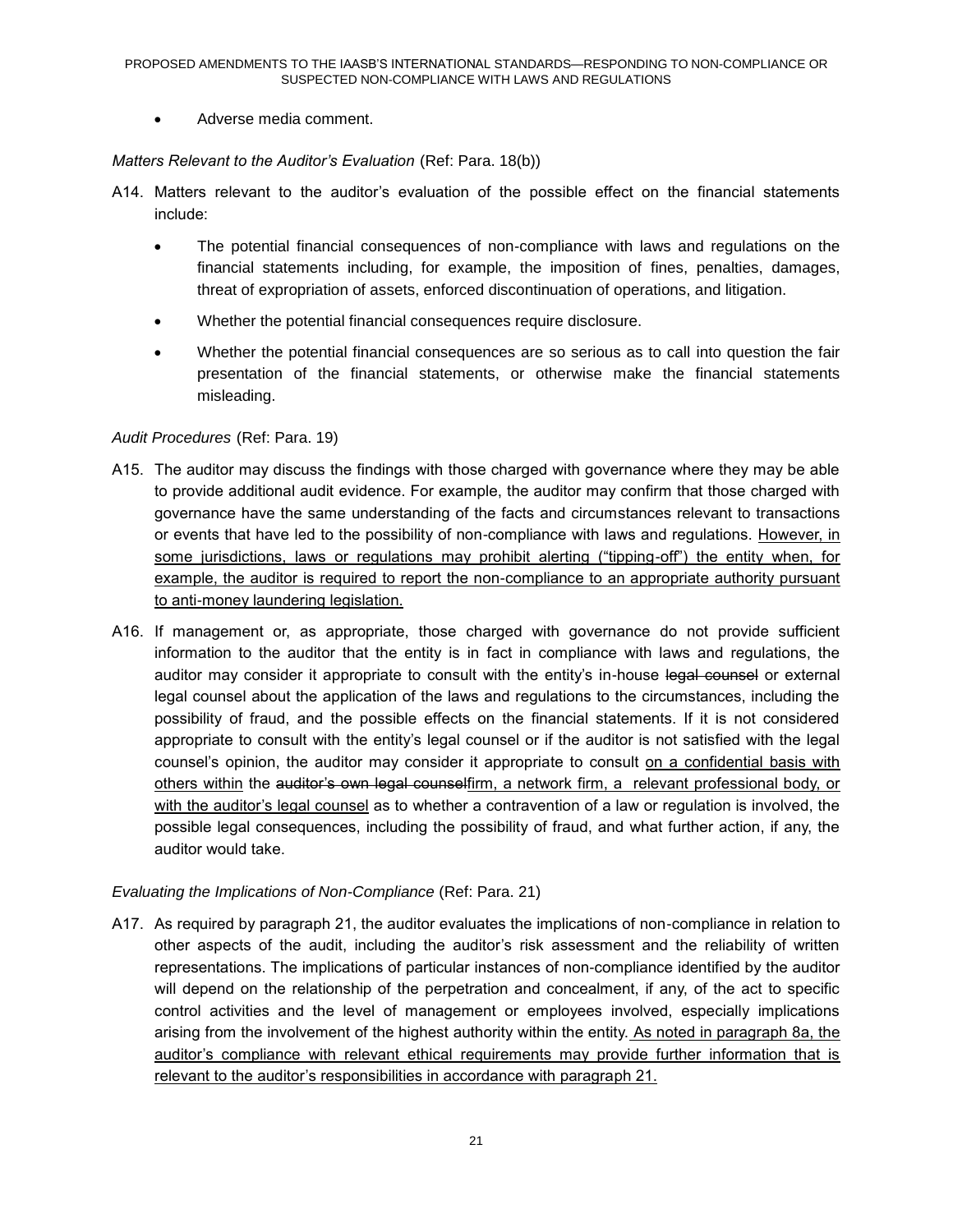- A18. In exceptional cases, the auditor may consider whether withdrawal from the engagement, where withdrawal is possible under applicable law or regulation, is necessary when management or those charged with governance do not take the remedial action that the auditor considers appropriate in the circumstances, even when the non-compliance is not material to the financial statements. When deciding whether withdrawal from the engagement is necessary, the auditor may consider seeking legal advice. If withdrawal from the engagement is not possible, the auditor may consider alternative actions, including describing the non-compliance in an Other Matter paragraph in the auditor's report.<sup>15</sup>
- A18a.Examples of circumstances that may cause the auditor to evaluate the implications of noncompliance on the reliability of written representations received from management and, where applicable, those charged with governance include when:
	- The auditor suspects or has evidence of the involvement or intended involvement of management and, where applicable, those charged with governance in any non-compliance.
	- The auditor is aware that management and, where applicable, those charged with governance have knowledge of such non-compliance and, contrary to legal or regulatory requirements, have not reported, or authorized reporting of, the matter to an appropriate authority within a reasonable period.

### **Reporting of Identified or Suspected Non-Compliance**

l

*Reporting Non-Compliance to Regulatory and Enforcement Authorities* (Ref: Para. 28)

A19. If the auditor has identified or suspects non-compliance with laws or regulations, the auditor may consider obtaining legal advice to determine whether the auditor has a legal or ethical duty or right to report to parties outside the entity and, when applicable, the appropriate course of action in light of such duty or right. For exampleThe auditor's professional duty to maintain the confidentiality of client information may preclude reporting identified or suspected non-compliance with laws and regulations to a party outside the entity. However,

<sup>15</sup>A 706, *Emphasis of Matter Paragraphs and Other Matter Paragraphs in the Independent Auditor's Report, paragraph 8*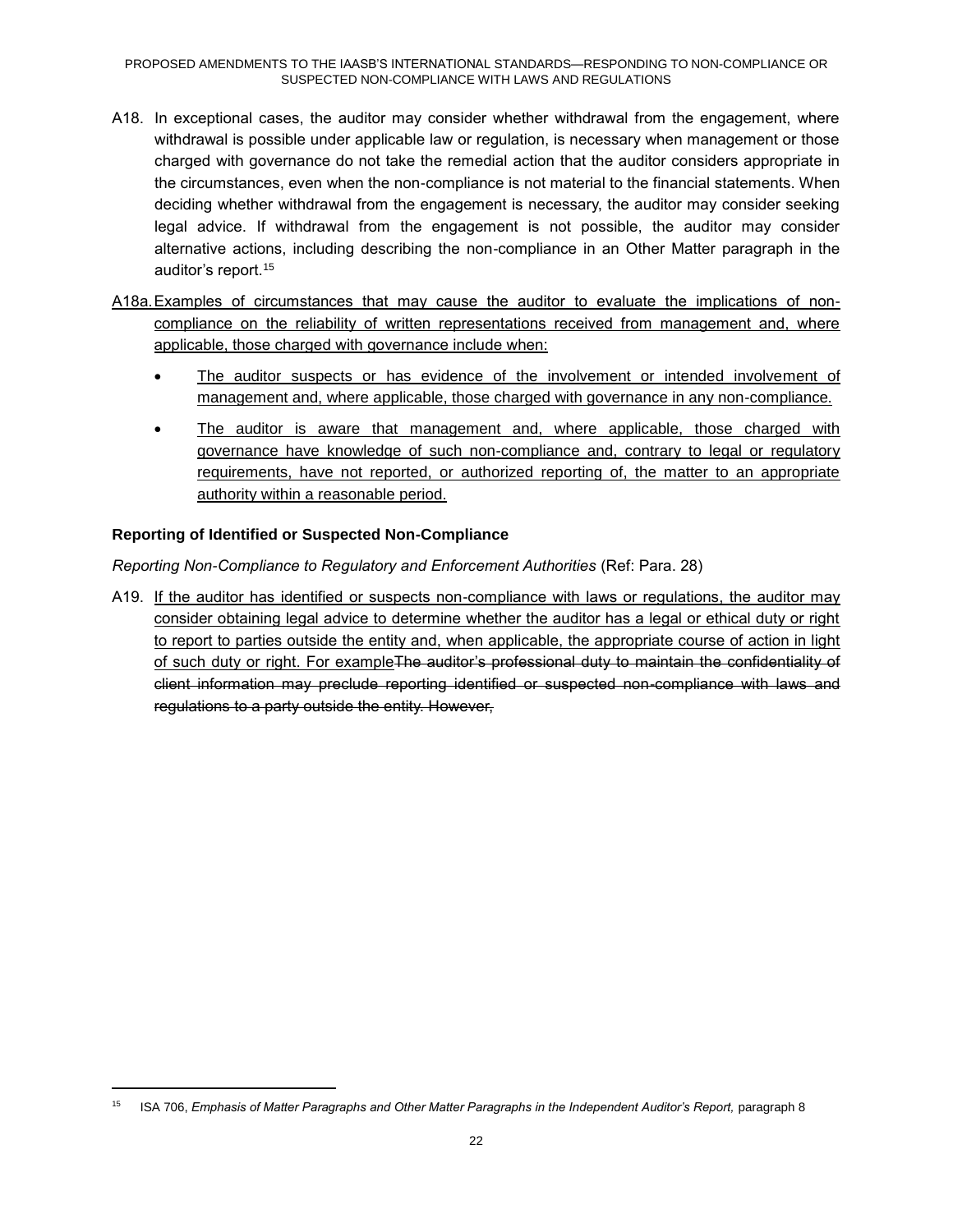- The duty of confidentiality may not apply or may be overridden by statute, the law or courts of lawlaws or regulations. In some jurisdictions, the auditor of a financial institution has a statutory duty to report the occurrence, or suspected occurrence, of non-compliance with laws and regulations to supervisory authorities. Also, in some jurisdictions, the auditor has a duty to report misstatements to authorities in those cases where management and, where applicable, those charged with governance fail to take corrective action.
- The auditor may have the right to disclose identified or suspected non-compliance with laws or regulations to an appropriate authority without breaching the duty of confidentiality.<sup>16</sup>
- The auditor's legal or ethical duties to maintain confidentiality may preclude reporting identified or suspected non-compliance with laws and regulations to a party outside the entity.

Considerations Specific to Public Sector Entities

A20. A public sector auditor may be obliged to report on instances of non-compliance to the legislature or other governing body or to report them in the auditor's report.

#### **Documentation** (Ref: Para. 29)

- A21. The auditor's documentation of findings regarding identified or suspected non-compliance with laws and regulations may include, for example:
	- Copies of records or documents.
	- Minutes of discussions held with management, those charged with governance or parties outside the entity.

<sup>16</sup> See, for example, Section 225.29 of the International Ethics Standards Board for Accountants' *Code of Ethics for Professional Accountants* (IESBA Code).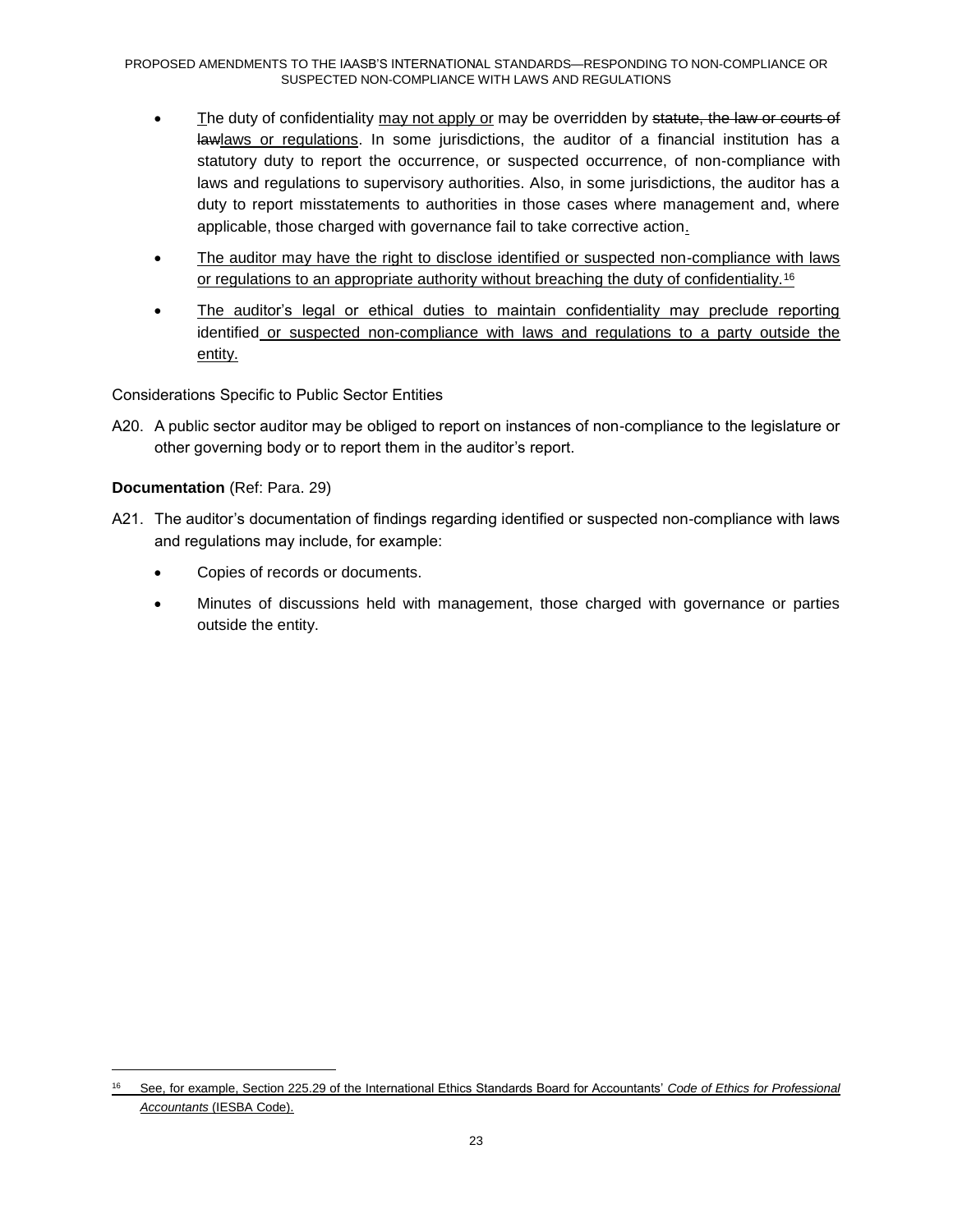## **Other International Standards**

## **ISQC 1,** *Quality Control for Firms that Perform Audits and Reviews of Financial Statements, and Other Assurance and Related Services Engagements* **Requirements**

[Note: These paragraphs are unchanged.]

Confidentiality, safe custody, integrity, accessibility and retrievability of engagement documentation

46. The firm shall establish policies and procedures designed to maintain the confidentiality, safe custody, integrity, accessibility and retrievability of engagement documentation. (Ref: Para. A56– A59)

## **Application and Other Explanatory Material**

A56. Relevant ethical requirements establish an obligation for the firm's personnel to observe at all times the confidentiality of information contained in engagement documentation, unless specific client authority has been given to disclose information, or there is a legal or ethical duty or right to do so. In certain circumstances, the firm's personnel may have the legal or ethical right to disclose identified or suspected non-compliance with laws or regulations to an appropriate authority without breaching the duty of confidentiality.<sup>17</sup> Specific laws or regulations may impose additional obligations on the firm's personnel to maintain client confidentiality, particularly where data of a personal nature are concerned.

## **ISA 220,** *Quality Control for an Audit of Financial Statements*

## **Requirements**

l

[Note: This paragraph is unchanged.]

### **Acceptance and Continuance of Client Relationships and Audit Engagements**

12. The engagement partner shall be satisfied that appropriate procedures regarding the acceptance and continuance of client relationships and audit engagements have been followed, and shall determine that conclusions reached in this regard are appropriate. (Ref: Para. A8–A9)

## **Application and Other Explanatory Material**

A8a. Law, regulation, or relevant ethical requirements may require the auditor to request, prior to accepting the engagement, the predecessor auditor to provide known information regarding any facts or circumstances that, in the predecessor auditor's judgment, the auditor needs to be aware of before deciding whether to accept the engagement.

<sup>&</sup>lt;sup>17</sup> See, for example, Section 225.29 of the IESBA Code.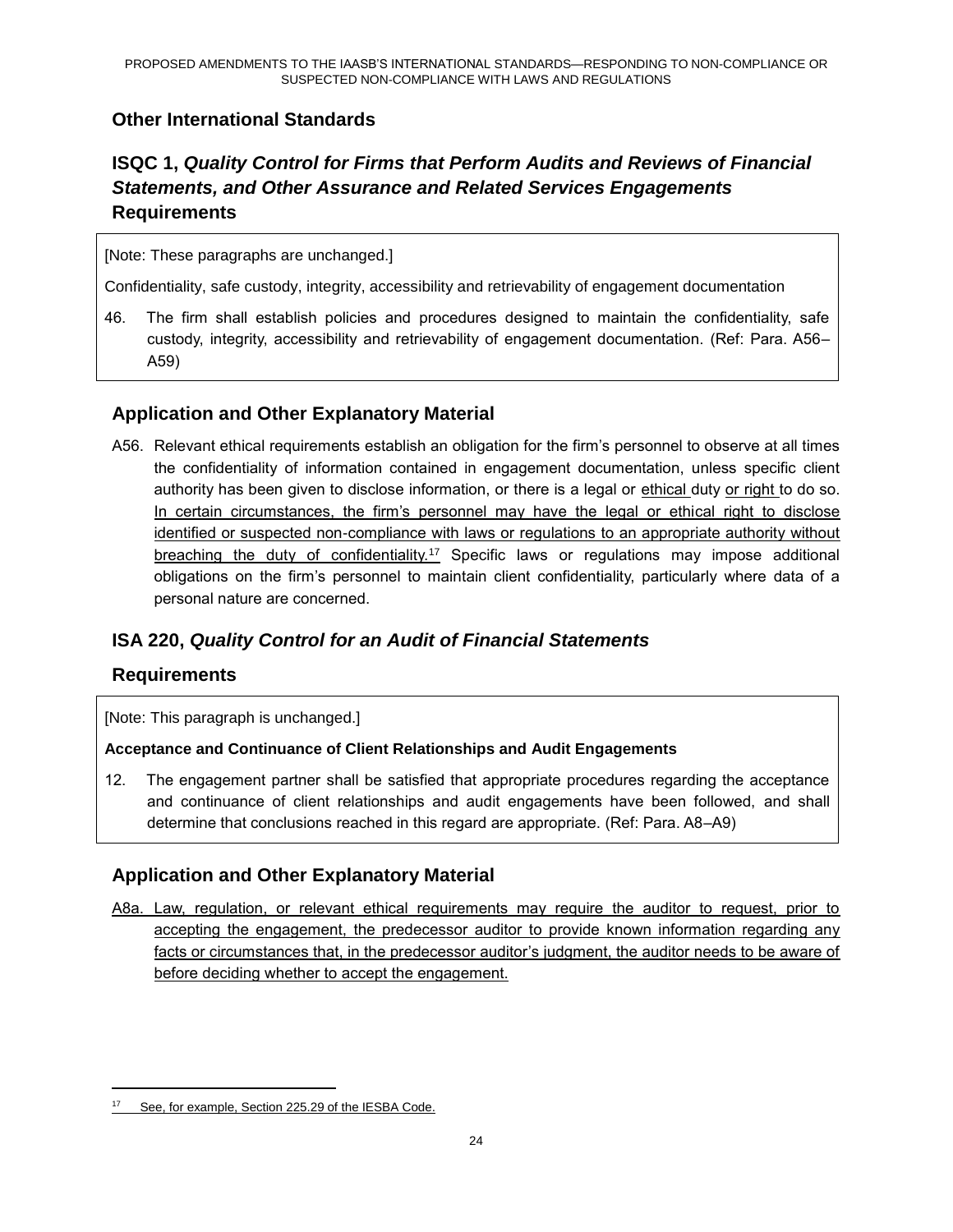## **ISA 240,** *The Auditor's Responsibilities Relating to Fraud in an Audit of Financial Statements*

### **Introduction**

#### **Responsibility for the Prevention and Detection of Fraud**

*Responsibilities of the Auditor* 

8a. The auditor may have responsibilities under relevant ethical requirements regarding an entity's noncompliance with laws and regulations, including fraud. Complying with those responsibilities may provide further information that is relevant to the auditor's work in accordance with this and other ISAs (for example, regarding the integrity of management or, where appropriate, those charged with governance).

## **Requirements**

[Note: This paragraph is unchanged.]

Communications to Management and with Those Charged with Governance

40. If the auditor has identified a fraud or has obtained information that indicates that a fraud may exist, the auditor shall communicate these matters on a timely basis to the appropriate level of management in order to inform those with primary responsibility for the prevention and detection of fraud of matters relevant to their responsibilities. (Ref: Para. A60)

#### **Communications to Regulatory and Enforcement Authorities**

43. If the auditor has identified or suspects a fraud, the auditor shall determine whether there is a responsibility to report the occurrence or suspicion to a party outside the entity. Although the auditor's professional dutyrelevant ethical requirements regarding to maintaining the confidentiality of client information may preclude such reporting, in some circumstances the auditor's legal responsibilities may override the duty of confidentiality may not apply, be overridden by laws or regulations, or include a duty or right to report to an appropriate authority in some circumstances. (Ref: Para. A65–A67)

## **Application and Other Explanatory Material**

*Communications to Management and with Those Charged with Governance* (Ref: Para. 40–41)

A59a.In some jurisdictions, laws or regulations may prohibit alerting ("tipping off") the entity when, for example, the auditor is required to report the non-compliance to an appropriate authority pursuant to anti-money laundering legislation.

…

#### **Communications to Regulatory and Enforcement Authorities** (Ref: Para. 43)

A65. The auditor's professional duty to maintain the confidentiality of client information may preclude reporting fraud or other identified or suspected non-compliance with laws or regulations to a party outside the client entity. However, the auditor's legal responsibilities vary by country and, in certain circumstances, the duty of confidentiality may be overridden by statute, the law or courts of lawlaws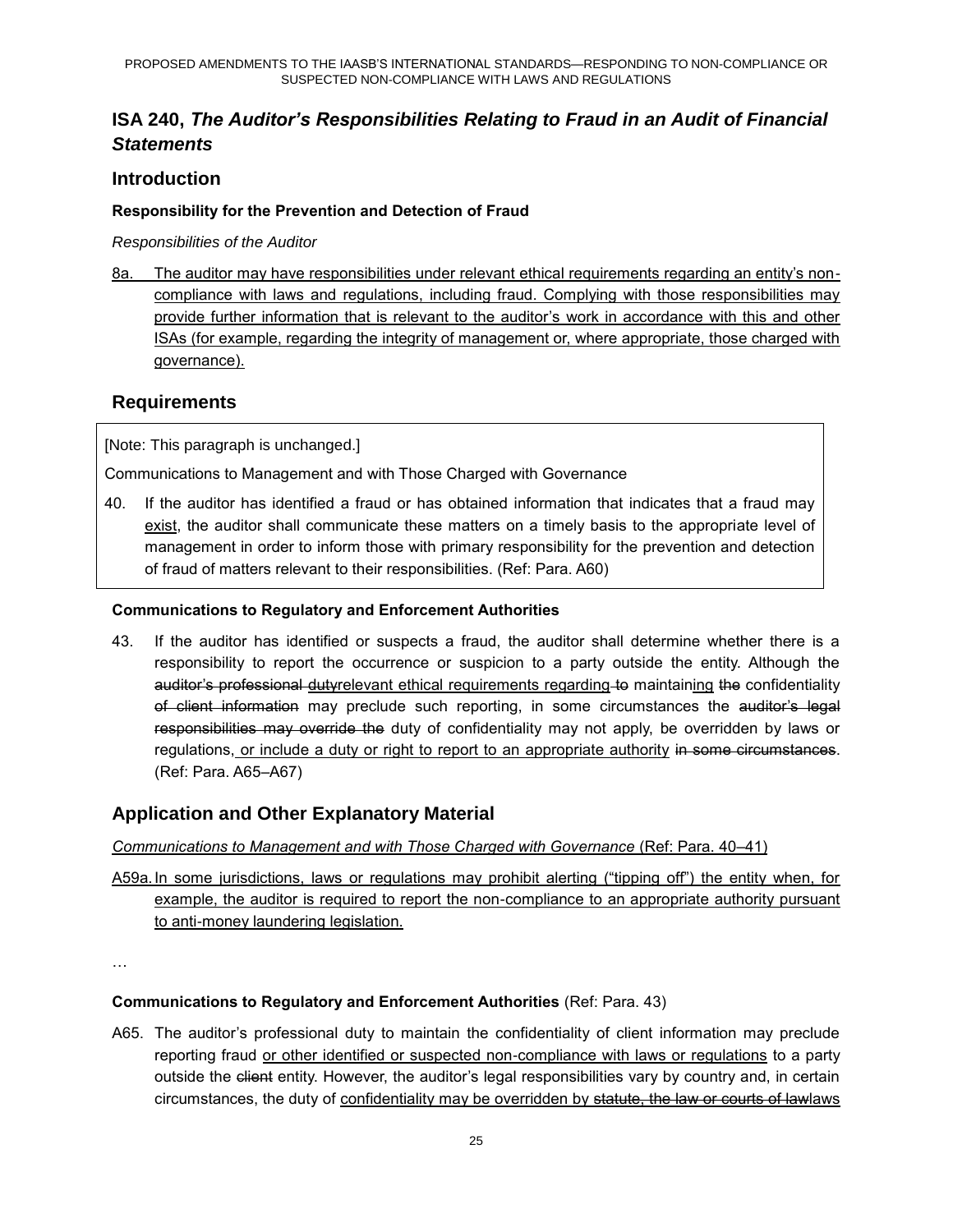or regulations. Law, regulation, or relevant ethical requirements may include a duty or right to report to an appropriate authority. In some countries, the auditor of a financial institution has a statutory duty to report the occurrence of fraud to supervisory authorities. Also, in some countries the auditor has a duty to report misstatements to authorities in those cases where management and those charged with governance fail to take corrective action. In certain circumstances, the auditor may have the right to disclose identified or suspected non-compliance with laws or regulations to an appropriate authority without breaching the duty of confidentiality.<sup>18</sup>

## **ISA 260 (Revised),** *Communication with Those Charged with Governance*

## **Introduction**

### **The Role of Communication**

7. Law or regulation may restrict the auditor's communication of certain matters with those charged with governance. For example, laws or regulations may specifically prohibit a communication, or other action, that might prejudice an investigation by an appropriate authority into an actual-or suspected, illegal act, including alerting ("tipping-off") the entity when, for example, the auditor is required to report the non-compliance to an appropriate authority pursuant to anti-money laundering legislation. In some circumstances, potential conflicts between the auditor's obligations of confidentiality and obligations to communicate may be complex. In such cases, the auditor may consider obtaining legal advice.

## **ISA 450,** *Evaluation of Misstatements Identified During the Audit*

## **Requirements**

l

[Note: This paragraph is unchanged.]

### **Communication and Correction of Misstatements**

8. The auditor shall communicate on a timely basis all misstatements accumulated during the audit with the appropriate level of management, unless prohibited by law or regulation.3 The auditor shall request management to correct those misstatements. (Ref: Para. A7–A9)

## **Application and Other Explanatory Material**

## **Communication and Correction of Misstatements (Ref: Para. 8–9)**

A8. Law or regulation may restrict the auditor's communication of certain misstatements to management, or others, within the entity. For example, laws or regulations may specifically prohibit a communication, or other action, that might prejudice an investigation by an appropriate authority into an actual, or suspected, illegal act, including alerting ("tipping-off") the entity when, for example, the auditor is required to report the non-compliance to an appropriate authority pursuant to antimoney laundering legislation. In some circumstances, potential conflicts between the auditor's obligations of confidentiality and obligations to communicate may be complex. In such cases, the auditor may consider seeking legal advice.

<sup>18</sup> See, for example, Section 225.29 of the International Ethics Standards Board for Accountants' *Code of Ethics for Professional Accountants* (IESBA Code).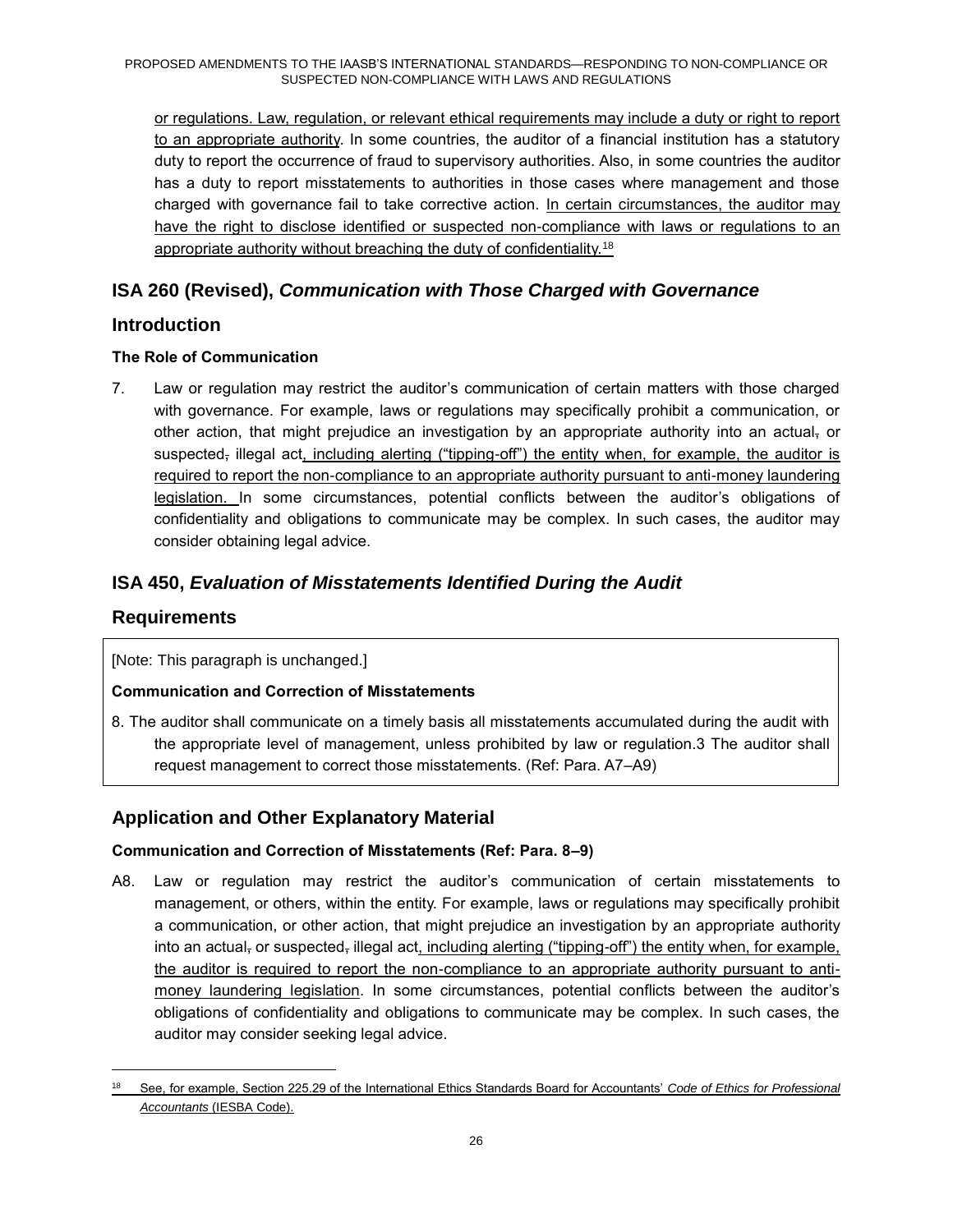## **ISRE 2400 (Revised),** *Engagements to Review Historical Financial Statements*

## *Requirements*

[Note: This paragraph is unchanged.]

#### **Performing the Engagement**

#### *Designing and Performing Procedures*

Fraud and non-compliance with laws or regulations

- 52. When there is an indication that fraud or non-compliance with laws or regulations, or suspected fraud or non-compliance with laws or regulations, has occurred in the entity, the practitioner shall:
	- (a) Communicate that matter to the appropriate level of senior management or those charged with governance as appropriate;
	- (b) Request management's assessment of the effect(s), if any, on the financial statements;
	- (c) Consider the effect, if any, of management's assessment of the effects of fraud or noncompliance with laws or regulations communicated to the practitioner on the practitioner's conclusion on the financial statements and on the practitioner's report; and
	- (d) Determine whether there is a responsibility to report the occurrence or suspicion of fraud or illegal acts to a party outside the entity. (Ref: Para. A92)

## **Application and Other Explanatory Material**

### **Performing the Engagement**

l

*Designing and Performing Procedures* (Ref: Para. 47, 55)

Procedures to Address Specific Circumstances

Fraud and non-compliance with laws or regulations (Ref: Para. 52(d))

A92. Under this ISRE, if the practitioner has identified or suspects fraud or illegal acts, the practitioner is required to determine whether there is a responsibility to report the occurrence or suspicion to a party outside the entity. The practitioner's ethical, legal, and regulatory responsibilities vary by jurisdiction and, in certain circumstances, the duty of confidentiality may not apply, be overridden by laws or regulations or law, regulation, or relevant ethical requirements may include a duty or right to report to an appropriate authority. In certain circumstances, the practitioner may have the legal or ethical right to disclose identified or suspected non-compliance with laws or regulations to an appropriate authority without breaching the duty of confidentiality.<sup>19</sup> However, in other cases, the practitioner's legal or ethical duties to maintain confidentiality may preclude reporting identified or suspected non-compliance with laws and regulations to a party outside the entity. Although the practitioner's professional duty to maintain the confidentiality of client information may preclude such reporting, the practitioner's legal responsibilities may override the duty of confidentiality in some circumstances.

<sup>19</sup> See, for example, Section 225.29 of the International Ethics Standards Board for Accountants' *Code of Ethics for Professional Accountants* (IESBA Code).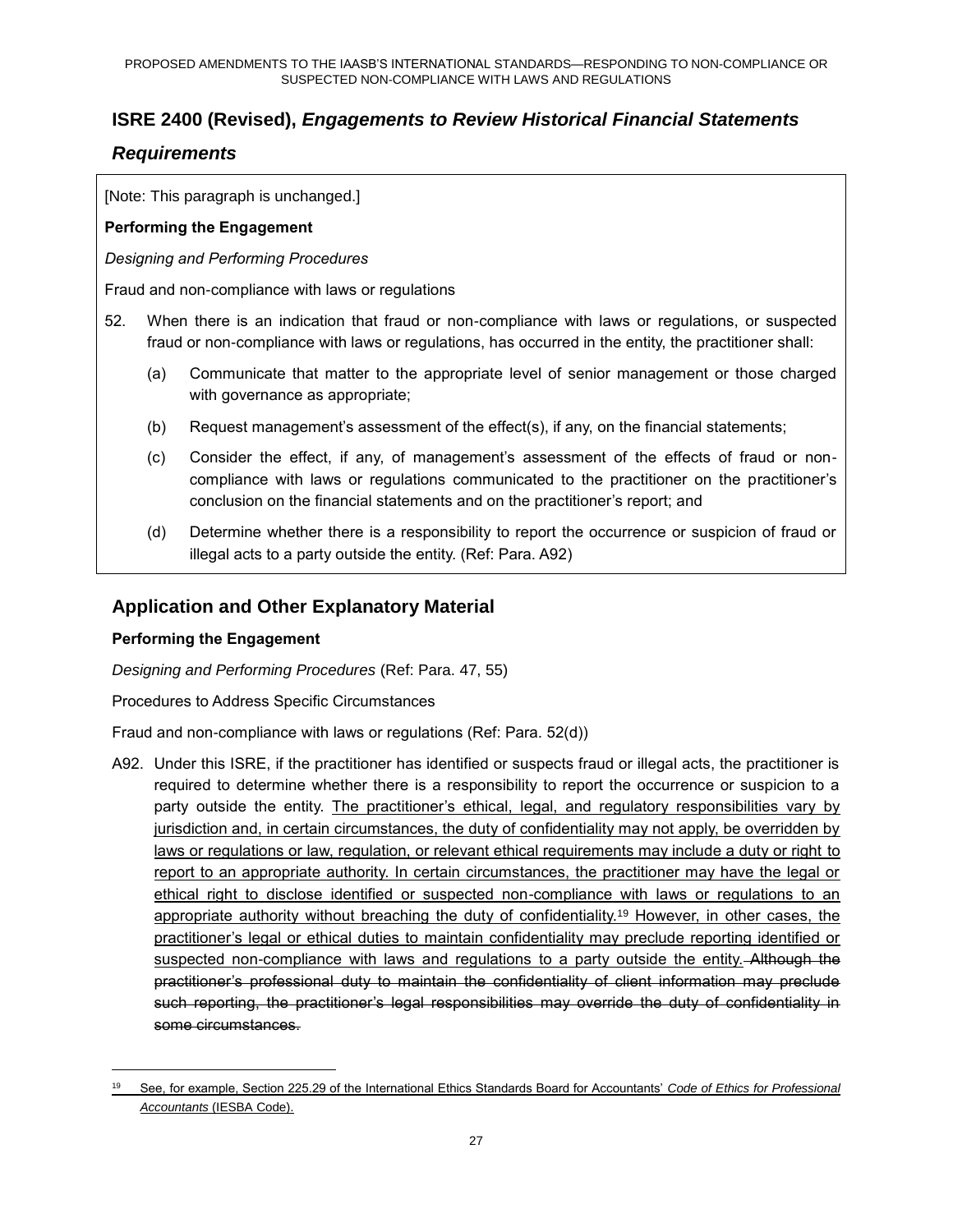## **ISAE 3402,** *Assurance Reports on Controls at a Service Organization*

## **Requirements**

[Note: This paragraph is unchanged.]

#### **Other Communication Responsibilities**

56. If the service auditor becomes aware of non-compliance with laws and regulations, fraud, or uncorrected errors attributable to the service organization that are not clearly trivial and may affect one or more user entities, the service auditor shall determine whether the matter has been communicated appropriately to affected user entities. If the matter has not been so communicated and the service organization is unwilling to do so, the service auditor shall take appropriate action. (Ref: Para. A53)

## **Application and Other Explanatory Material**

#### **Other Communication Responsibilities** (Ref: Para. 56)

A53. Appropriate actions to respond to the circumstances identified in paragraph 56 may include:

- Obtaining legal advice about the consequences of different courses of action.
- Communicating with those charged with governance of the service organization.
- Communicating with third parties (for example, a regulator) when required the auditor has a duty or right to do so.
- Modifying the service auditor's opinion, or adding an Other Matter paragraph.
- Withdrawing from the engagement.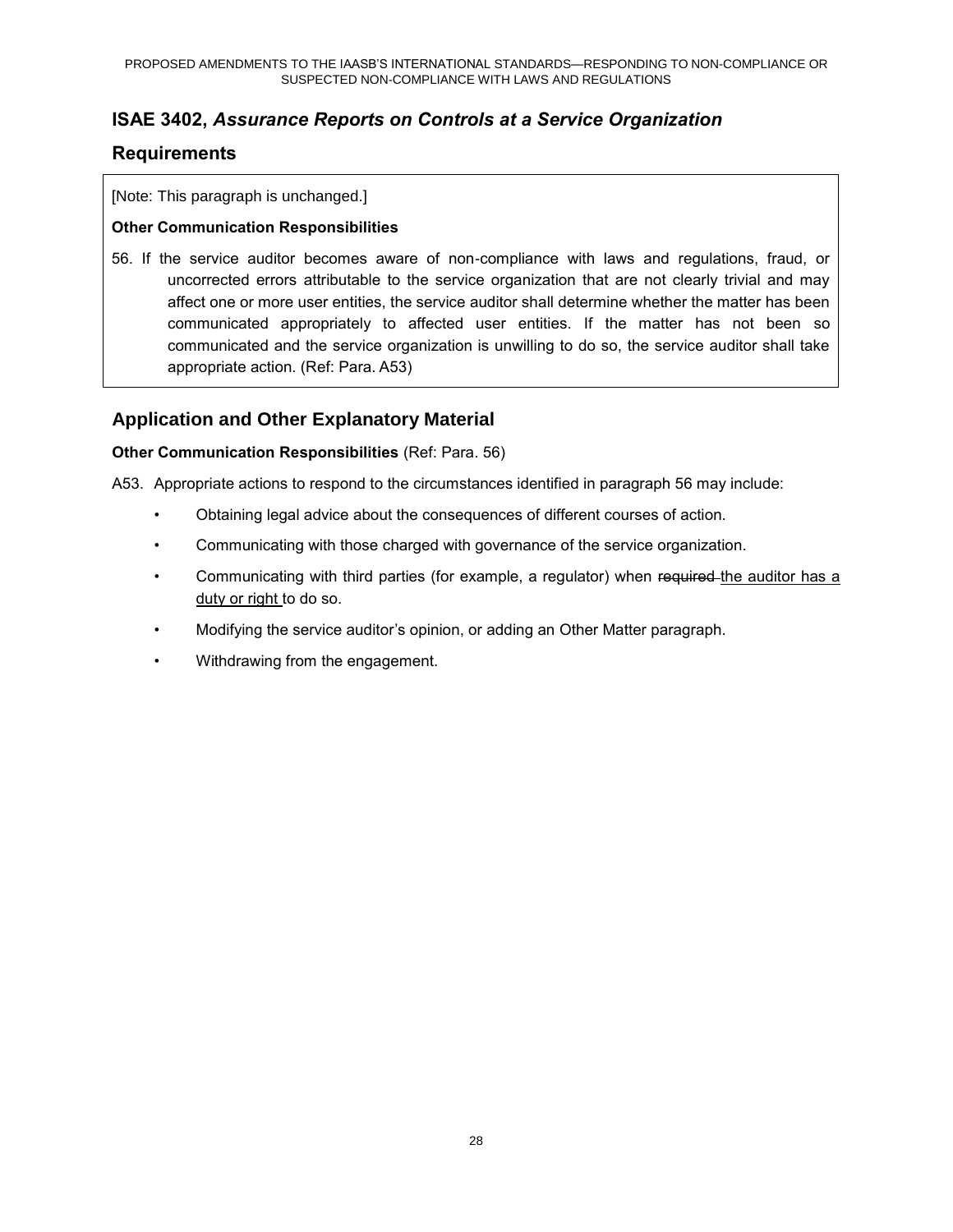International Standards on Auditing™, International Standards on Assurance Engagements™, International Standards on Review Engagements™, International Standards on Related Services™, International Standards on Quality Control™, International Auditing Practice Notes™, Exposure Drafts, Consultation Papers, and other IAASB® publications are published by, and copyright of, the International Federation of Accountants® (IFAC®).

The IAASB and IFAC do not accept responsibility for loss caused to any person who acts or refrains from acting in reliance on the material in this publication, whether such loss is caused by negligence or otherwise.

The IAASB logo, 'International Auditing and Assurance Standards Board®', 'IAASB', 'International Standard on Auditing™', 'ISA™', 'International Standard on Assurance Engagements', 'ISAE™', 'International Standards on Review Engagements', 'ISRE™', 'International Standards on Related Services', 'ISRS™', 'International Standards on Quality Control', 'ISQC™', 'International Auditing Practice Note', 'IAPN™', the IFAC logo, 'International Federation of Accountants®', and 'IFAC' are trademarks or registered trademarks and service marks of IFAC.

Copyright © July 2015 by the International Federation of Accountants (IFAC). All rights reserved. Permission is granted to make copies of this work to achieve maximum exposure and feedback provided that each copy bears the following credit line: "*Copyright © [Month and Year] by the International Federation of Accountants (IFAC). All rights reserved. Used with permission of IFAC. Permission is granted to make copies of this work to achieve maximum exposure and feedback.*"